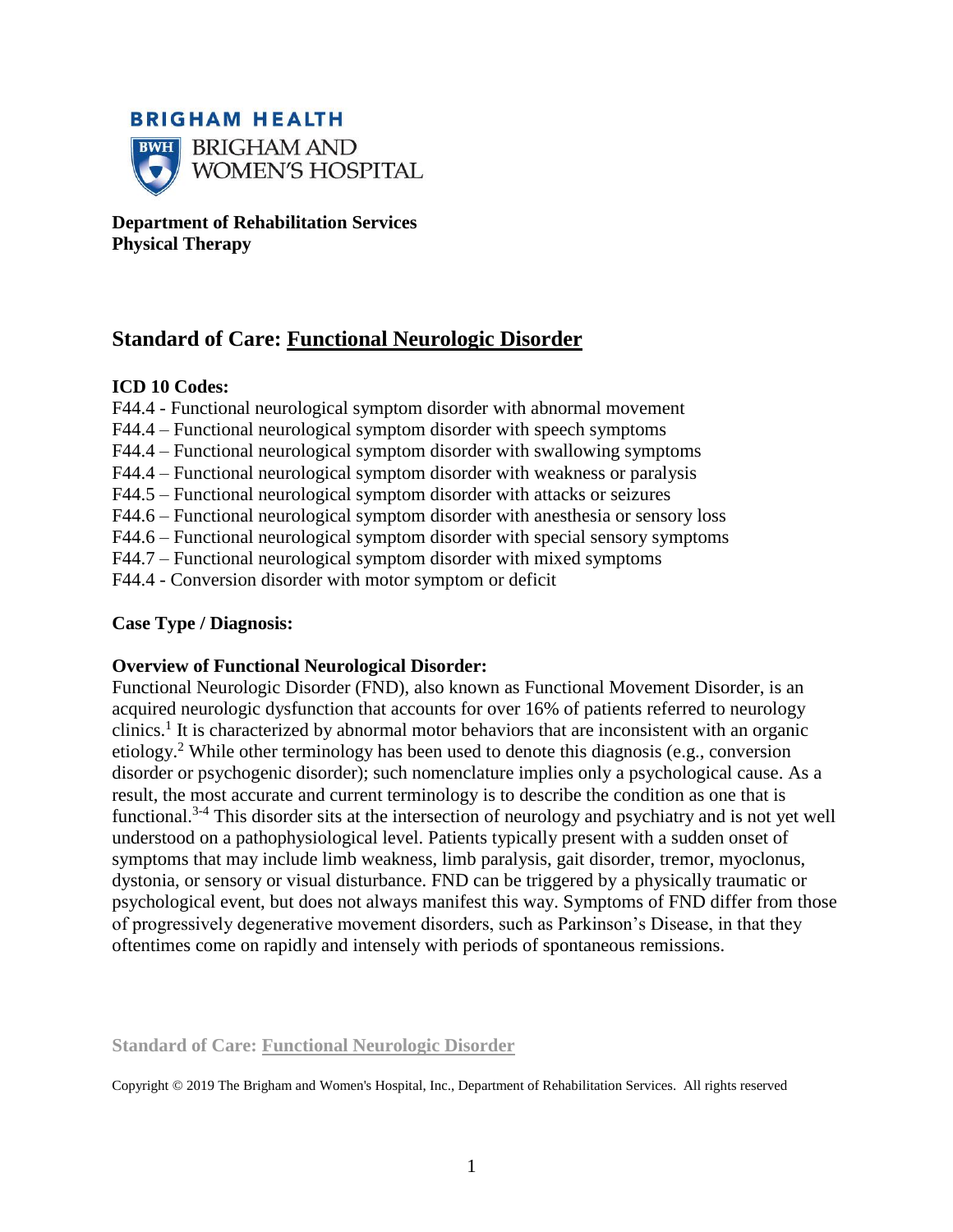# **Etiology:**

The etiology of FND is not known. In the past, FND had been described as a physical manifestation of psychological distress. Now, many cognitive and neurobiological models are being considered as a cause of FND. Some researchers have proposed that FND is caused by a combination of increased emotional arousal in the amygdala at symptom onset and a "previously mapped conversion motor representation," possibly as a result of a prior physical or psychological precipitating event.<sup>5-6</sup> They suggest that the "previously mapped conversion motor representation" is triggered and cannot be inhibited due to abnormal functional connectivity between the limbic structures and the supplementary motor area and higher activity in the right amygdala, left anterior insula and bilateral posterior cingulate.<sup>5</sup> Research has shown that there are a vast array of vulnerabilities that may predispose an individual to FND. Table 1 from Fobian & Lindsey, 2019 details some possible factors that may make a person more susceptible to FND. Individuals may present with one or any combination of these characteristics.<sup>5</sup>

| Factor                      | Supporting evidence                                                                                                                                                                                                                                                                     |
|-----------------------------|-----------------------------------------------------------------------------------------------------------------------------------------------------------------------------------------------------------------------------------------------------------------------------------------|
| Trauma/psychiatric symptoms | History of sexual abuse or trauma<br>Increased stress<br>Increased anxiety and panic symptoms<br>Increased alexithymia<br>Comorbid dissociative disorders                                                                                                                               |
| Somatic symptoms            | Comorbid fatigue, chronic pain, irritable bowel syndrome<br>Parent reinforcement and concern over physical symptoms, resulting in increased symptoms<br>Impairment in sensory gating, allowing for excessive information loading                                                        |
| Illness exposure            | Precipitating physical event or physical trauma<br>Personal or family history of neurological disorder<br>Personal or family history of other health disorder<br>Profession in a medical or paramedical field<br>Media exposure to neurological disorder                                |
| Symptom monitoring          | Impairment in habituation<br>Increased focus on external body features<br>Increased self-monitoring                                                                                                                                                                                     |
| Neurobiological evidence    | Abnormal attentional focus on affected area<br>Beliefs and expectations about illness<br>Deficits in sense of control over actions<br>Interregional neural network deficits in limbic system, sensorimotor areas and prefrontal cortex<br>Functional and structural brain abnormalities |

|  | Table 1: Overview of FND Predisposing Factors |  |  |
|--|-----------------------------------------------|--|--|

# **Prevalence:**

FND has an incidence of 4 to 12 per 100,000 population per year in the United States. In a study including outpatients of neurology clinics, 5.4% of patients had a primary diagnosis of FND, while 30% had symptoms described as only somewhat or not at all explained by other organic disease. Overall prevalence of FND is higher in women; women make up 60-75% of the FND patient population.<sup>7</sup>

# **Symptoms:**

Symptoms of FND vary widely. Patients may present with limb weakness/paralysis, gait disorder, dystonia, tremor, functional tremor, myoclonus, sensory or visual disturbances, in

**Standard of Care: Functional Neurologic Disorder**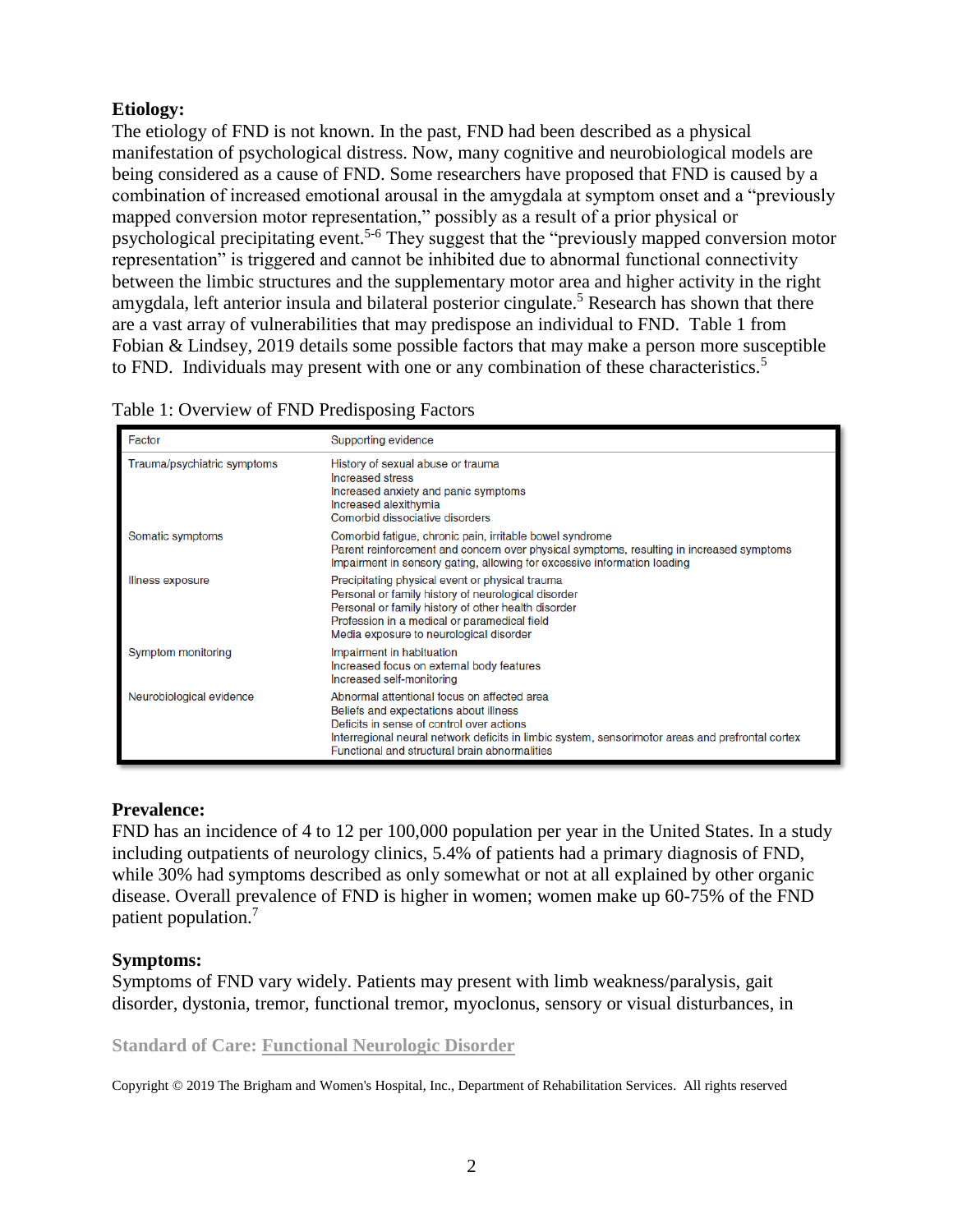addition to several other potential symptoms. Typically, these symptoms disappear with distraction and increase with attention. In addition, Psychogenic Nonepileptic Seizures (PNES) is another FND presentation. Patients presenting with this condition experience seizures without any accompanied Electromyographic (EMG) activity or Electroencephalographic (EEG) changes shown to indicate epileptic activity. If possible, video EEG tests are indicated for patients with PNES. Capturing a seizure-like episode on video EEG that is not associated with epileptiform activity is currently the gold standard for this diagnosis.<sup>7</sup> However, this may not be accessible to every patient. Another symptom of FND can also be Persistent Postural Perceptual Dizziness or PPPD, which is perceived unsteadiness, and/or dizziness without vertigo.

# **Diagnosis:**

In the past, FND was typically diagnosed by identifying a precipitating trauma or stressor in combination with inorganic movement pattern. Today, positive signs are the key indicator of a phenotype-based diagnosis.<sup>7, 8</sup> Figure 1 from Morgante, Edwards & Espay, 2013 includes a potential algorithm for diagnosing movement disorders, while Box 1 from Espay et al, 2018 shows common positive symptoms associated with a diagnosis of  $FND<sup>7,9</sup>$ 



Figure 1: Proposed algorithm when diagnosing FND. Diagnosing FND is a multistep process that should integrate observed phenomenological features, the patient's clinical history, and any instrumental findings. In addition, any relevant history pertaining to the patient's psychopathology should be carefully reviewed either with the patient or in their chart (dotted line).

**Standard of Care: Functional Neurologic Disorder**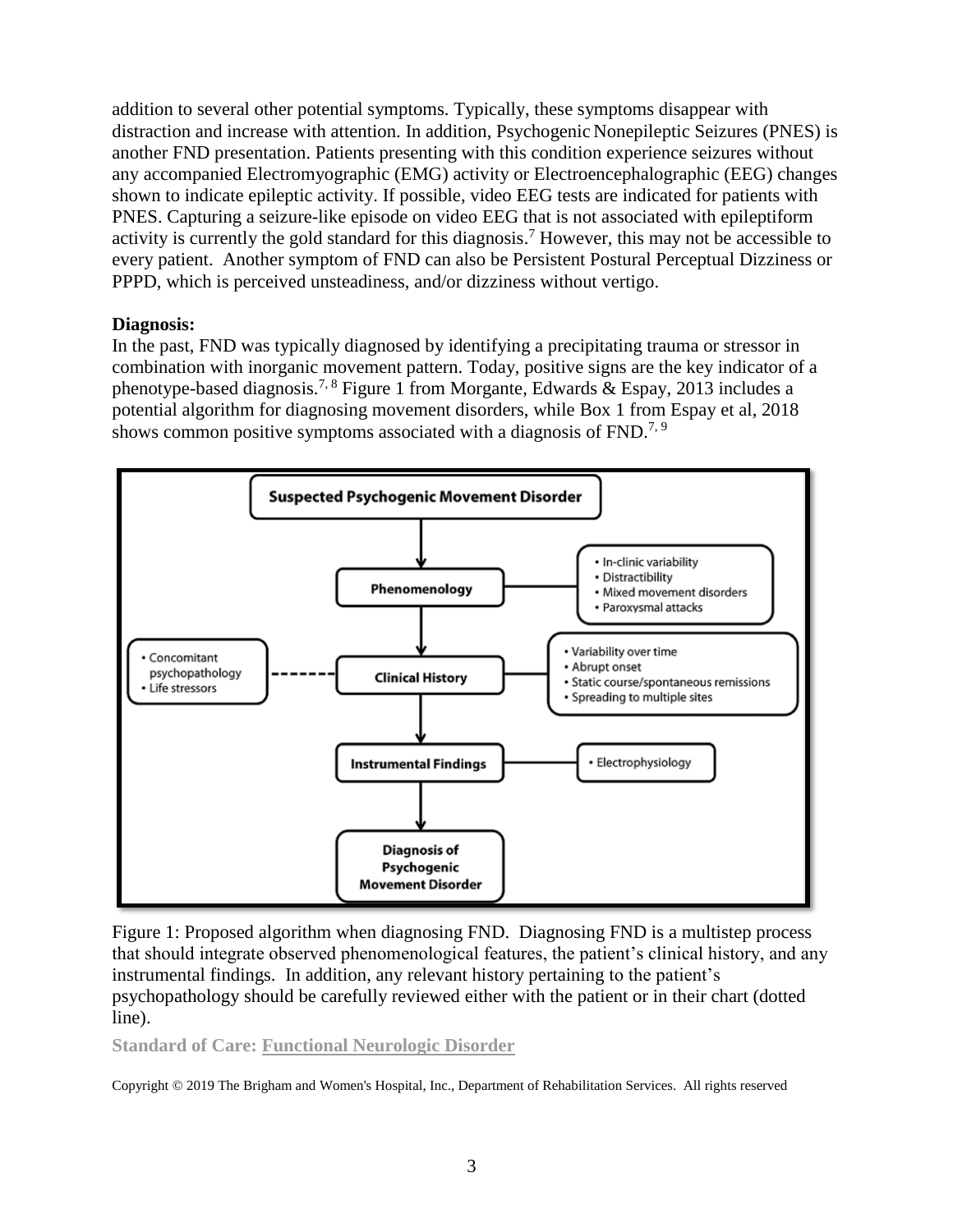### Box 1: Common Clinical Features of Functional Movement Disorders

| <b>Functional Poverty of Movement (Weakness and Slowness)</b>                         | Lack of sensory trick                                                                                                                            |
|---------------------------------------------------------------------------------------|--------------------------------------------------------------------------------------------------------------------------------------------------|
| <b>General Features</b>                                                               | Lack of overflow                                                                                                                                 |
| Extreme slowness and fatigue                                                          | Face: tonic pulling of the lips or jaw to 1 side; closed eyelids resist                                                                          |
| Giveway weakness                                                                      | retraction by examiner                                                                                                                           |
| Inconsistency in performance                                                          | <b>Tics</b>                                                                                                                                      |
| <b>Leg Weakness</b>                                                                   | Not fully stereotypical                                                                                                                          |
| Hoover sign                                                                           | Interference with speech or voluntary actions                                                                                                    |
| Hip abductor sign <sup>a</sup>                                                        | Lack of premonitory urge                                                                                                                         |
| Able to stand on toes or ankles despite weak plantarflexion<br>or dorsiflexion on bed | Inability to voluntarily suppress tics                                                                                                           |
| <b>Arm Weakness</b>                                                                   | <b>Functional Axial Manifestations</b>                                                                                                           |
| Drift without pronation                                                               | Gait<br>Knee buckling                                                                                                                            |
| Finger abduction signb                                                                | Dragging gait with forefoot in contact with ground                                                                                               |
| Able to remove objects from bag or put on clothes inconsistent                        | Excessive slowness or a gait similar to walking on ice                                                                                           |
| with upper limb examination                                                           |                                                                                                                                                  |
| <b>Parkinsonism</b>                                                                   | Posture                                                                                                                                          |
| Lack of speed or amplitude decrement on repetitive tapping                            | Variability of positions over time                                                                                                               |
| (sequence effect)                                                                     | Inconsistent, uneconomic postures                                                                                                                |
| Variable resistance during passive manipulation (Gegenhalten)                         | <b>Balance</b>                                                                                                                                   |
| <b>Functional Excess of Movement</b>                                                  | No or controlled falls despite excessive swaying when walking                                                                                    |
| <b>Tremor</b>                                                                         | Swaying and imbalance lessened with dual tasks                                                                                                   |
| Variability in frequency                                                              | <b>Speech</b>                                                                                                                                    |
| Entrainment or full suppressibility <sup>c</sup>                                      | <b>Effortful speech</b>                                                                                                                          |
| Tonic coactivation of antagonistic muscles at tremor onset                            | Sudden onset of dysphonia, stuttering, or dysprosody                                                                                             |
| Pause during contralateral ballistic movements                                        | Foreign accent                                                                                                                                   |
| Whack-a-mole sign <sup>d</sup>                                                        | a Hip abductor sign is weakness of hip abduction in a paretic leg that resolves                                                                  |
| <b>Myoclonus</b>                                                                      | with contralateral hip abduction against resistance in the normal leg.                                                                           |
| Entrainment or full suppressibility                                                   | <sup>b</sup> Finger abduction sign is weakness of fingers abduction that resolves with                                                           |
| Variability in duration and or distribution of jerks or of their latency              | contralateral finger abduction against resistance.                                                                                               |
| (if stimulus sensitive)                                                               | <sup>c</sup> Entrainment or ceasing of tremor to externally cued rhythmic movement or                                                            |
| Predominance of axial or facial jerks                                                 | an inability to copy movement.                                                                                                                   |
| <b>Dystonia</b>                                                                       | d Whack-a-mole sign is the emergence or worsening of an involuntary<br>movement in a separate body part when the initially affected body part is |
| Fixed dystonia at onset                                                               | suppressed by someone holding it down.                                                                                                           |
| Variable resistance to passive manipulation                                           |                                                                                                                                                  |
|                                                                                       |                                                                                                                                                  |
|                                                                                       |                                                                                                                                                  |

#### **Prognosis:**

The consensus for treatment of FND includes a comprehensive care approach. Physical therapy (PT) is an important and beneficial part of the recovery process. The overall prognosis for FND depends on the level of impairment, time of diagnosis and length of symptom duration. The longer a person goes without an official FND diagnosis, typically the worse the prognosis. Taking unnecessary medications can also negatively affect prognosis.<sup>5, 10</sup> Furthermore, people who have decreased levels of health literacy have a poorer prognosis. Typically, people with FND can experience relapses; physical therapy can help to provide patients with strategies to manage and deal with these relapses.

**Standard of Care: Functional Neurologic Disorder**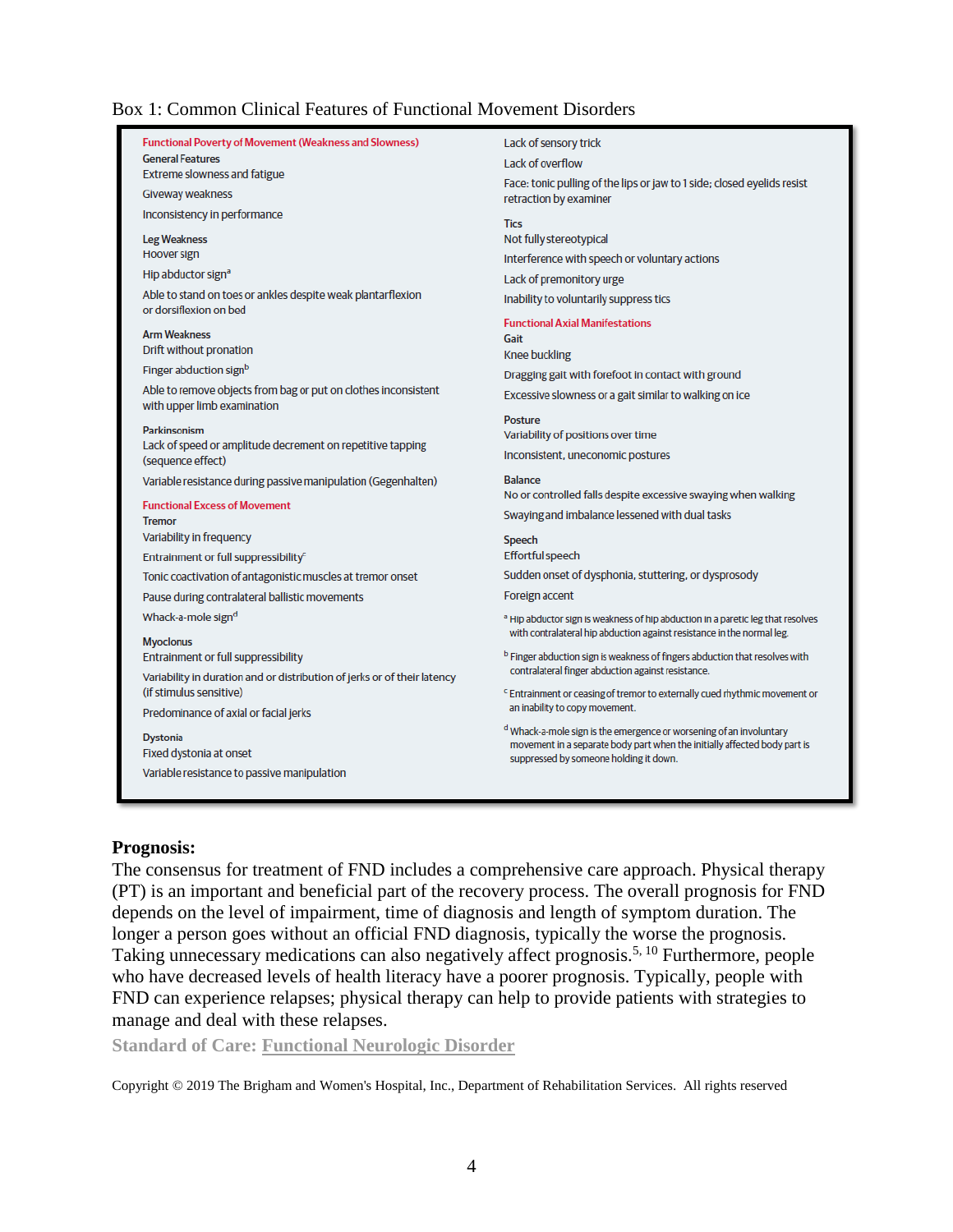## **Indications for Treatment:**

Patients with a diagnosis of FND may or may not be referred to physical therapy initially. Patients with FND are appropriate for physical therapy when there is a motor component to their disorder or they are experiencing PPPD. In addition, patients are more likely to benefit from physical therapy if they have a good understanding of their FND diagnosis and are motivated to improve. Improved buy-in to physical therapy has also been linked to better outcomes.<sup>11</sup>

## **Contraindications / Precautions for Treatment:**

While working with patients with FND, physical therapists must always be aware of general contraindications for exercise such as abnormal heart rate, blood pressure, oxygen saturation levels, etc. While not a specific contraindication or precaution, it is recommended that patients receive a diagnosis of FND from a neurologist prior to beginning a course of physical therapy for optimal results.<sup>11</sup> If the patient has not been diagnosed with FND and the treating physical therapist suspects that a patient's impairments are due to FND, the patient should be referred to a neurologist familiar with functional disorders for further examination.

Other precautions include if a patient does not agree with the FND diagnosis, if they are focused more on other elements of their disability, such as an upcoming litigation or disability paperwork, that they are unable to fully participate in therapy, or if a patient is not buying into physical therapy.4, 11, 12 While suspected malingering would certainly be an additional precaution for treatment, malingering has been shown to be very rare in the FND population.<sup>6, 13, 14, 15</sup>

## **Medical History/History of Present Illness:**

It is essential to first review the patient's medical record, medical history and any medical questionnaires as reported on paper or in Epic. Review any recent medical imaging, tests, or operative notes. In addition, the following information should be gathered while compiling the patient's history that specifically pertains to FND:

- Initial onset and initial symptoms
- Current symptoms
	- o Can include limb weakness/paralysis, gait disorder, dystonia, tremor, myoclonus, sensory disturbances, visual disturbances
- Frequency and day-to-day variance of symptoms
- If there is a pattern to symptoms, i.e. right sided vs. left sided, triggered with certain motion or action
- History of concussion or TBI
- Precipitating emotional event or stressor
- Recent illness, surgery, or hospitalization
- Level of function prior to FND symptoms/diagnosis
- What led the patient to physical therapy
- Discuss if patient has received any formal diagnosis and, if so, how it was explained to them
- If the patient has been formally given a diagnosis of FND, ascertain what is their understanding, expectations, and understanding of the diagnosis. Julie Maggio, PT at

#### **Standard of Care: Functional Neurologic Disorder**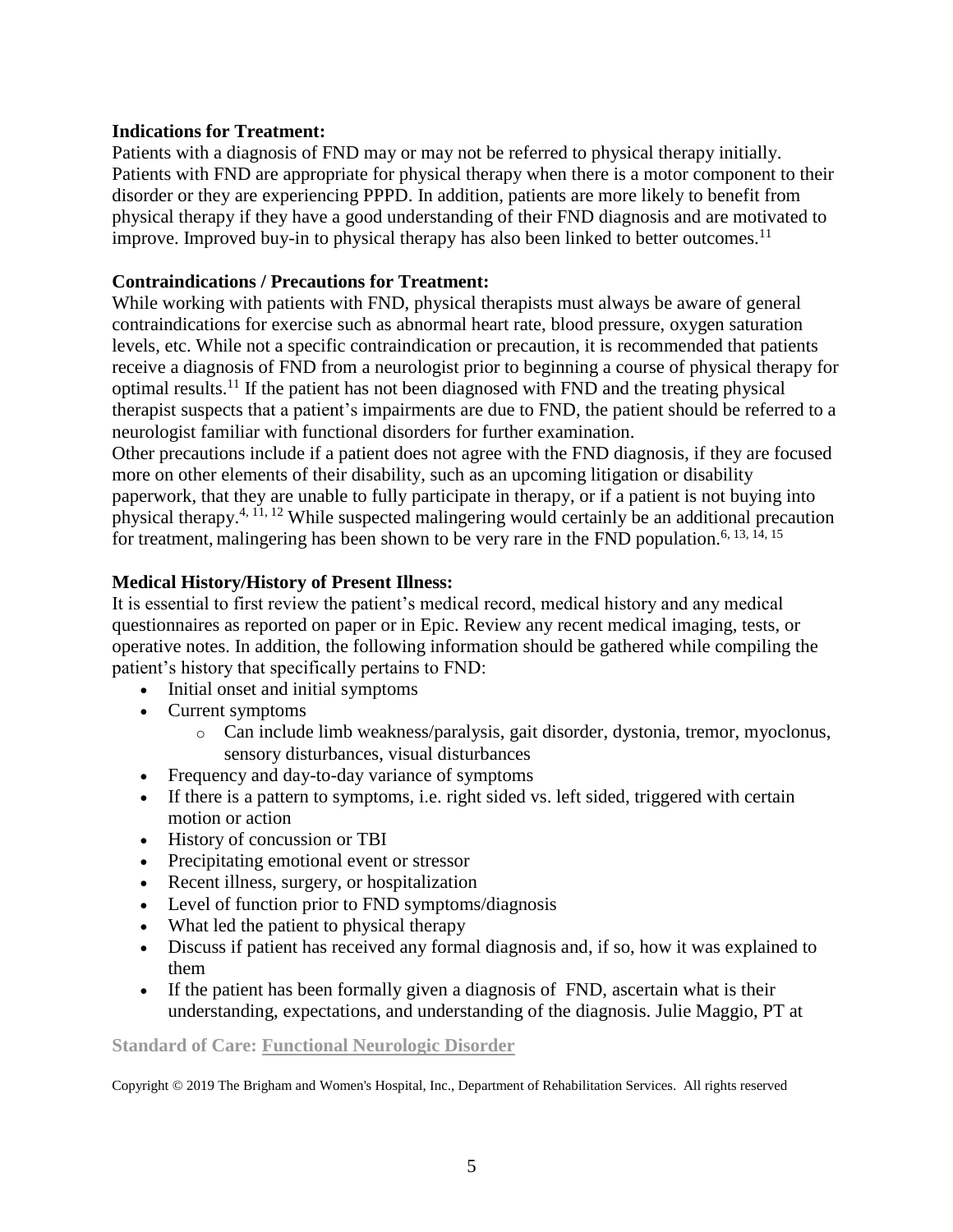Massachusetts General Hospital created the following set of questions to be asked to patients being evaluated with FND. Their responses can inform clinical impressions as well as guide patient education during treatment sessions.

- o Patient's Understanding of Diagnosis
	- How well do you think you understand this diagnosis, rate 0 to 10? (0, not at all to 10, full understanding)
- o Patient's Acceptance of Diagnosis
	- Which statement most accurately represents your current acceptance of this diagnosis?
		- I do not think the diagnosis of a FND is correct. I think there is something else wrong with me.
		- I am willing to think about FND as a diagnosis for my problems but am still not sure it is correct.
		- I think the diagnosis of FND is the correct diagnosis.
- o Patient Expectations
	- To what extent do you expect to recover from this diagnosis, 0 to 10? (0, not at all to 10, full recovery)

# **Social History and Prior vs Current Level of Function:**

- Home environment/setup
- Assistive devices or other equipment
- Family and social support systems
- Occupation
- Family role
- Community role
- Current and previous exercise routine and leisure activities
- Sleep regiment

# **Medications:**

FND has not been shown to be effectively managed through medication.<sup>6, 10</sup> However, patients may be taking other medications for different diagnoses. With these medications, it is important to note:

- Name, dose, time taken
- Any possible side effects that may interfere with physical therapy

# **Examination:**

# **Functional Mobility Assessment:**

If possible, try to assess patient's gait and movement patterns informally (while they are in the waiting room, walking back to exam room, leaving evaluation) as well as formally in your examination. Be sure to document thoroughly and specifically on patient's functional movement impairment/presentation. In addition, if diverted attention strategies are implemented as part of the evaluation, document the change in performance with quantitative and qualitative descriptors.

# **Standard of Care: Functional Neurologic Disorder**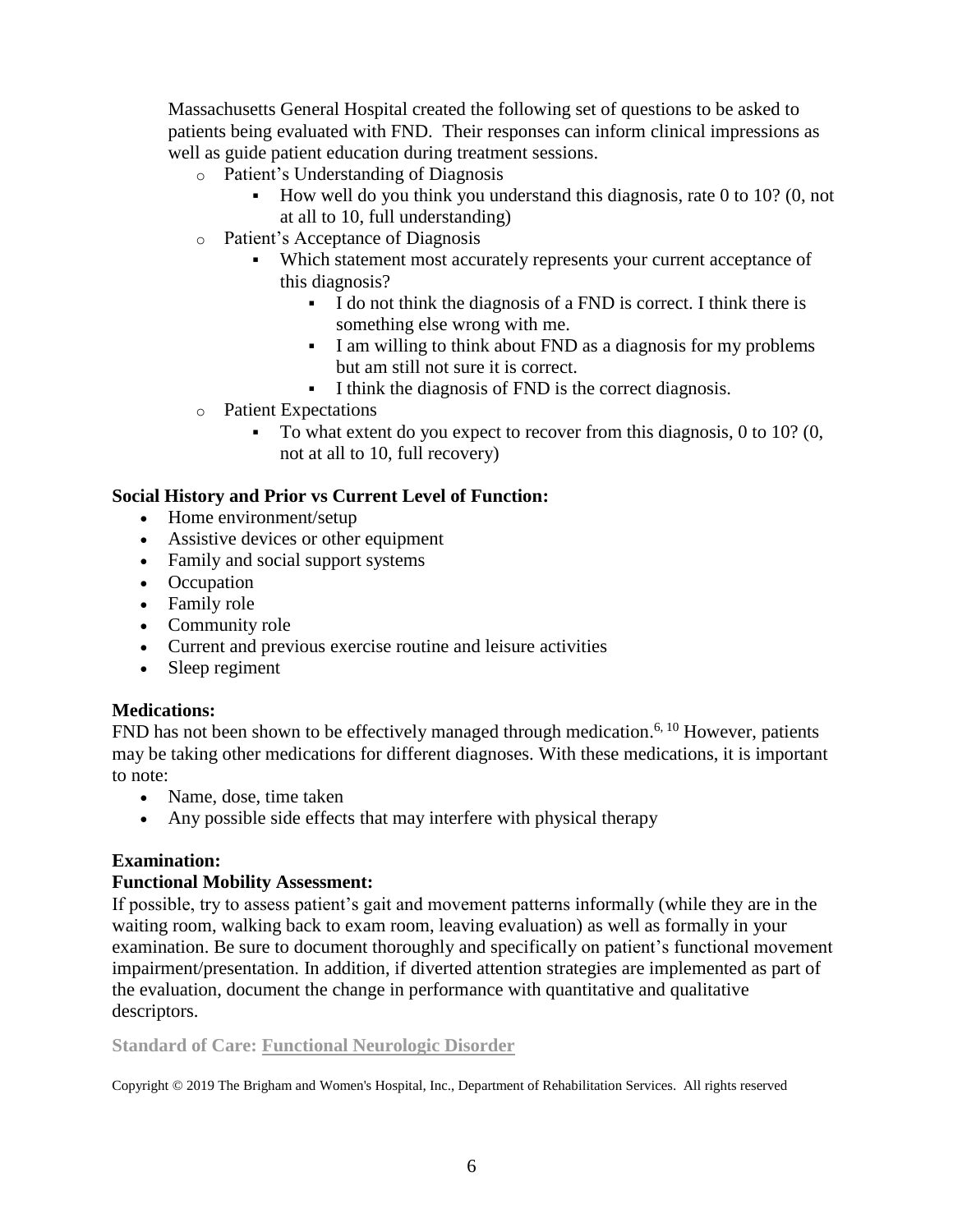- **Gait:** assess both with and, if able to do safely, without patient's assistive device
- **Stair Navigation:** if stairs are part of the patient's normal routine, assess stair navigation by recreating a similar setup to the patient's home environment. Stair navigation can be an important assessment tool, as the automatic, repetitive motion of stairs may cause symptoms to decrease.<sup>11</sup>
- **Transfers:** assess both with and, if able to do safely, without patient's assistive device

**Hoover's Test:** to assess functional leg weakness; the patient may have difficulty pushing their affected leg down (hip extension), but when they are asked to lift up their unaffected leg, strength in the affected leg returns to normal. Figure 2 from Espey et al 2018 demonstrates a positive Hoover sign when tested in the sitting position.<sup>7</sup>



Figure 2: Hoover sign testing for functional leg weakness

**Tremor entrainment test:** to assess for functional tremor; this is when the shaking of a limb becomes momentarily better either when the person concentrates on mirroring a movement made by the examiner in either the affected limb or in another body part, or when they are asked to copy a rhythmical movement with their unaffected limb. The clinician can then assess if the tremor in the affected hand either 'entrains' to the rhythm of the unaffected hand, stops completely or the patient is unable to copy the simple rhythmical movement.

**Pain:** record location and descriptors (shooting, throbbing, sharp, dull, ache, etc.) of pain, and pain score on the Visual Analog Scale (VAS); patients with FND may or may not have pain.

**Palpation:** If patient has pain, palpate painful areas to assess for any tenderness or tissue sensitivity.

**ROM:** If range deficits exist, measure and document appropriately. Compare to opposite side/limb.

**Standard of Care: Functional Neurologic Disorder**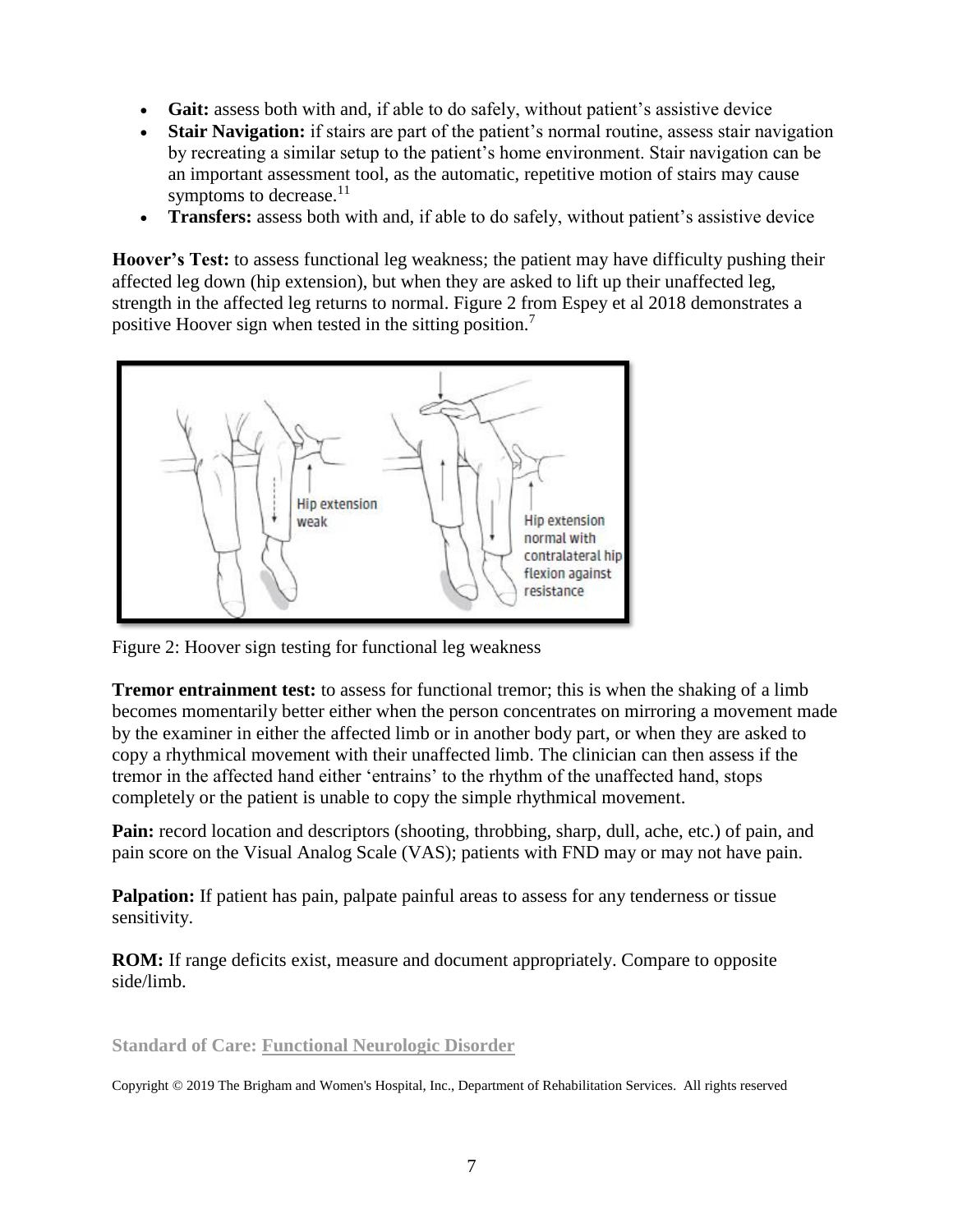**Strength:** A general Manual Muscle Test (MMT) screen should be completed of both upper and lower extremities to note any inconsistencies. Test specific muscles of both left and right limbs with the functional abnormality. Note any inconsistences between patient performance on MMT and functional activities. These and other inconsistencies in physical presentation can be used to help explain to the patient that their nerves/muscle are working and intact; they just do not currently have full control over them.

**Sensation/Proprioception:** Changes in sensation are possible with FND. This can include loss of sensation, abnormal sensation or pain. Of note, sensory changes are often "splitting of midline" that affect half of the patient's face, trunk, or limbs. If patient presents with sensation abnormalities, assess light touch, and vibration sense. Patients with FND may also present with proprioception impairments. This can be tested by having the patient close their eyes while the PT positions a joint (big toe, ankle, knee, forearm, etc.) in space. A patient with intact proprioception will be able to correctly identify what position the joint is in (i.e. bent vs. straight).

**Coordination:** Patients with FND may present with coordination impairments. If indicated, a full coordination exam should include assessment of rapid alternating movements, finger to nose accuracy, finger to target accuracy, and postural stability.

**Vestibular/Oculomotor Screen:** Patients with FND may have oculomotor or vestibular dysfunction. An oculomotor exam may be indicated and would include an assessment of: extraocular motion (EOM), smooth pursuit, saccades, and for the presence of spontaneous and gaze evoked nystagmus with and without fixation. Other tests may include Vestibulo-ocular Reflex (VOR) testing via the Head Impulse/Thrust Test and cancellation of the VOR (VORc). Other vestibular tests may also be appropriate pending patient's presentation and symptom complaints. Please refer to the Peripheral Vestibular Hypofunction Standard of Care for further details on vestibular and oculomotor tests and measures.

**Functional Outcomes:** While there are no set outcome measures established in the literature to track progress for patients with FND, instruments that assess patient level of function (or perceived disability), their quality of life, their objective motor performance, and their overall function are commonly implemented. Moreover, using several outcome measures may be beneficial to more fully encompass the patient's impairments and the effect on his/her life. Given the variety of presentations seen with patients with FND, the specific outcome measures used will likely vary on an individual level. Examples of suggested outcome measures include: Short Form Health Survey - 36 (assesses patient quality of life, with both a physical and mental health component), PHQ - 15 (assesses severity of symptoms), 10 Meter Walk Test, Timed Up and Go, Five Times Sit to Stand, and the 2 Minute Walk Test.<sup>16-17</sup>

**Differential Diagnosis:** Although physical therapists do not formally diagnose patients with FND, they may be the first clinicians to recognize signs and symptoms in a patient. When that is the case, the patient should be referred to a neurologist who treats patients with FND for a full

**Standard of Care: Functional Neurologic Disorder**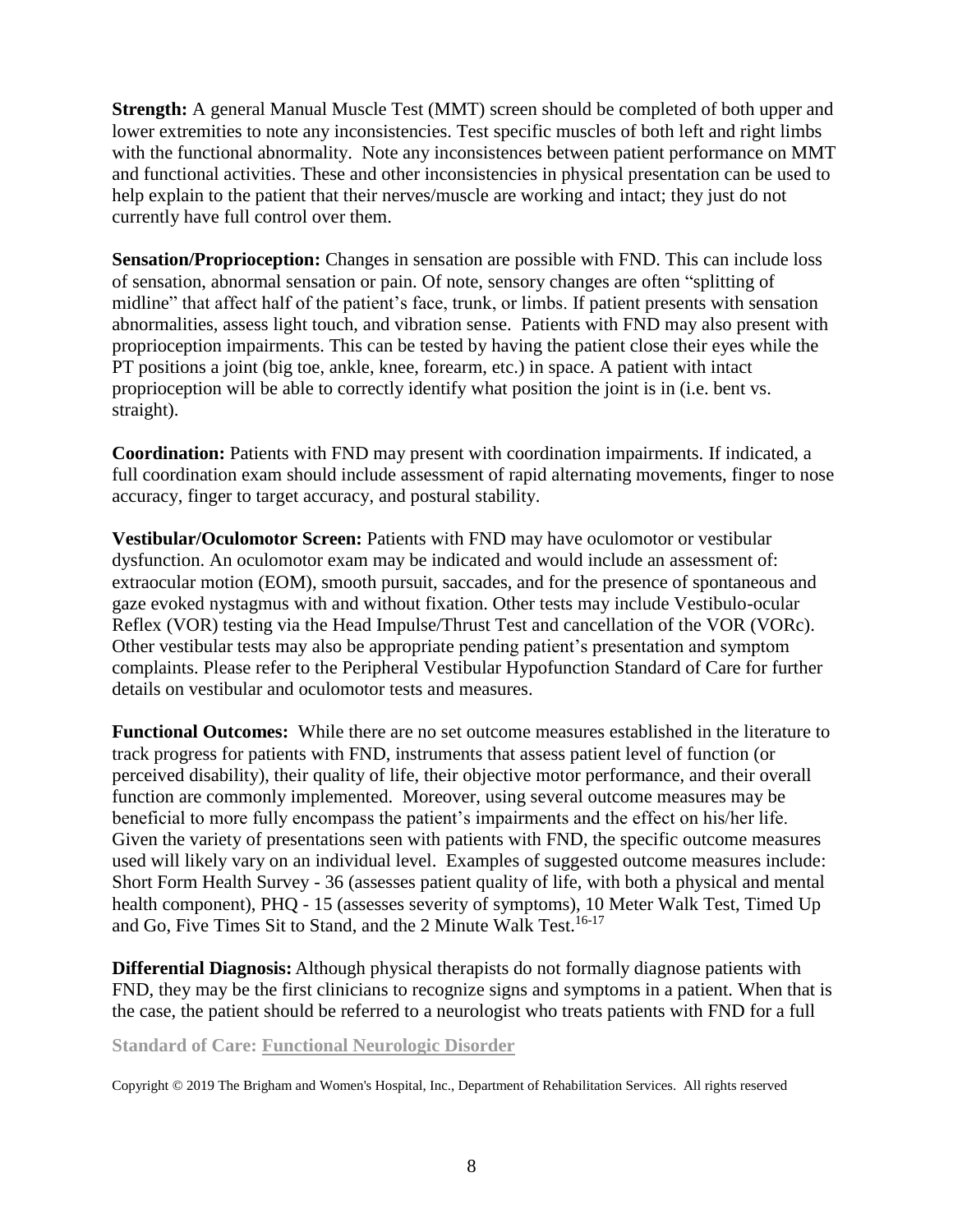workup. While this list is not exclusive, these are conditions that may present similarly to FND obtained from Stone et al 2013. 18

- Higher cortical gait disturbance
- Acute parietal stroke/pathology
- Stiff person syndrome
- Tics/Tourette's
- Contractures in fixed dystonia
- Myasthenia
- Paroxysmal dyskinesia
- Parkinson's Disease
- Multiple Sclerosis

# **Assessment:**

# **Problem List:**

- Impaired strength/motor control
- Impaired balance/postural control
- Impaired ROM
- Impaired sensation
- Impaired gait
- Impaired functional mobility
- Impaired aerobic capacity/endurance
- Pain
- Oculomotor impairments
- Dizziness

# **Goals:**

Create goals that are attainable and incorporate the patient's own goals. Goals should be measurable and within a specified time period. The time frame may vary depending on the patient's functional status, psychosocial factors, and extent of condition. Goals can include:

- Optimizing and normalizing gait
- Maximizing independence during functional mobility
- Focusing on specific impairments i.e. improving ROM, muscle performance, strength, coordination or endurance, etc.
- Creating a home exercise program that is attainable and feasible for the patient to perform on a regular, consistent basis
- Educating the patient on the diagnosis of FND and symptom management strategies to facilitate normalization of movement

# **Treatment Planning / Interventions:**

# **Patient education:**

There has been much debate with regards to treatment of FND, given the variety of presentations. In all cases, however, the most crucial underpinning of FND treatment across disciplines is assessing the patient's understanding of the diagnosis, acceptance of the diagnosis,

**Standard of Care: Functional Neurologic Disorder**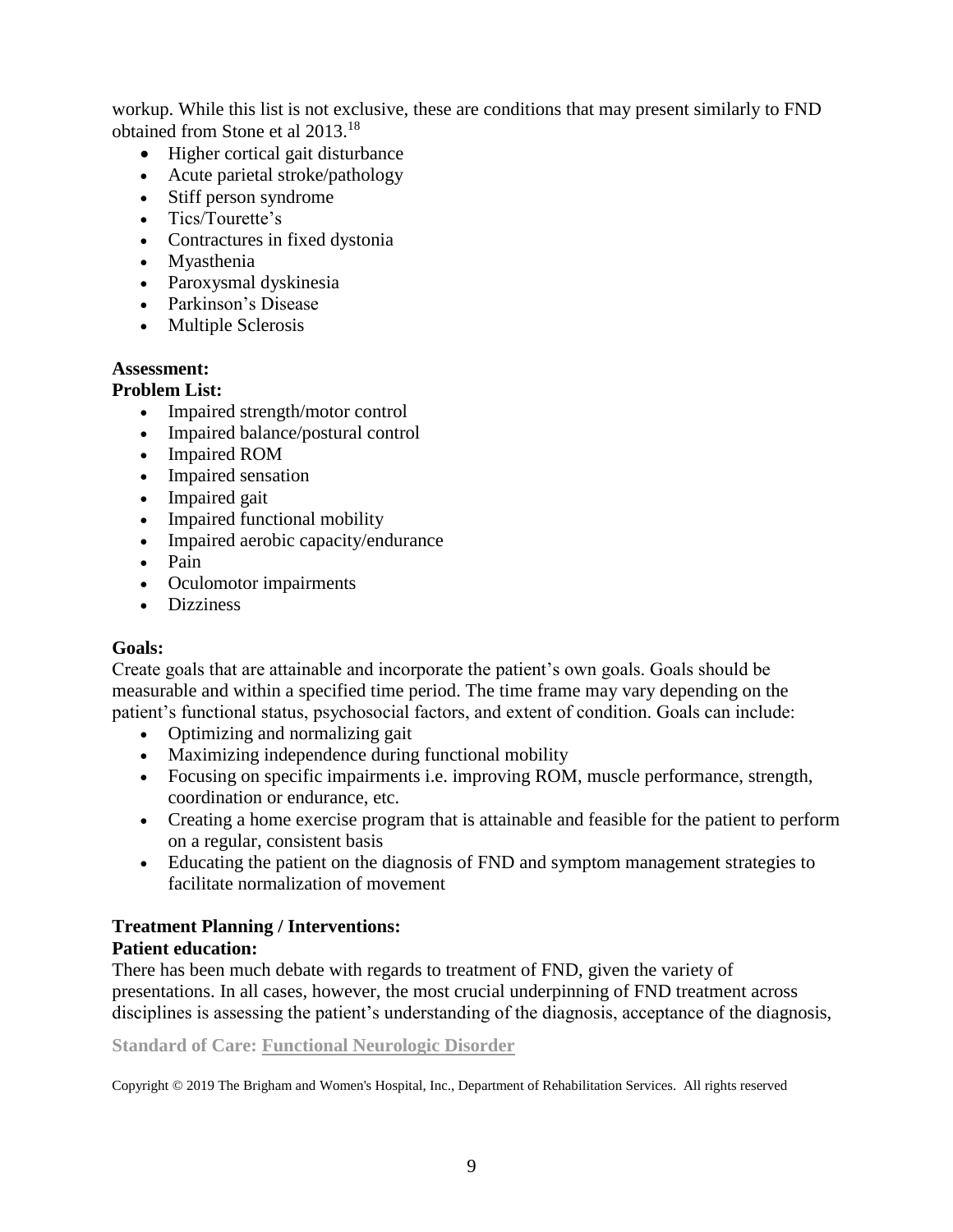goals, and expectations for recovery.<sup>4</sup> While other health care providers may have already discussed the FND diagnosis with the patient, it is crucial to assess and optimize their health literacy on the subject by clarifying any terminology and the pathophysiology of the diagnosis. Namely, it is important to stress that, while the patient's nervous system is not currently functioning correctly, there is no structural defect or lesion.<sup>4, 11</sup> Table 2 provides examples compiled from Nielsen et al 2014, Nielsen 2016, Maggio & Parlman 2019 on patient-appropriate language when explaining their diagnosis. $4, 11, 17$ 

Table 2: Patient-Friendly Examples when Explaining FND and the Role of Physical Therapy

- "You have a functional weakness/tremor."
- "Your nervous system is not functioning properly, but it is not damaged. There is a problem in the way your brain is sending messages to your arm/leg."
- "You have a Hoover's sign this means that when you try to push down on your leg, you are unable to do it. However, when you push your other leg up against my hand, the weak leg turns on and you can push down. This means that the "wiring" is intact, and the problem is your ability to access movements."
- "Your tremor can change when you do another movement. For instance, when you tap vour fingers, your tremor subsides or goes away."
- "Functional neurological symptoms are different from other neurologic symptoms in that they can change with attention and distraction."
- "When attention is directed towards the body part or movement, usually the movement gets worse. Some people find that, the more they concentrate on suppressing the unwanted movement, the worse it becomes. This can be very frustrating."
- "Doing this unwanted movement repeatedly over time causes reinforcement of the program, and the pattern can get stuck."
- "Your symptoms fluctuate throughout the day. This is typical for FND and helps us rule in the diagnosis."
- "This is not your fault, but there are things you can do to work on this."
- "We are still not certain exactly what causes FND, in the same way that we are not certain why some people develop Multiple Sclerosis or Parkinson's. The causes are likely to be different in every case."
- "For some people, psychological factors can play a role in their symptoms. When this is the case, it is helpful to see someone in this field. This does not make your symptoms any less real, but is rather another part of your treatment."
- "Physical therapy can help you retrain your movement by changing what you do and how you do it."

Use written resources to solidify topics discussed with the patient and to allow them to further explore their diagnosis independently. This will help them to further their own understanding of their condition. For example, neurosymptoms.org, www.fndhope.org, www.fndaction.org.uk, and Overcoming Functional Neurological Symptoms: A Five Areas

# **Standard of Care: Functional Neurologic Disorder**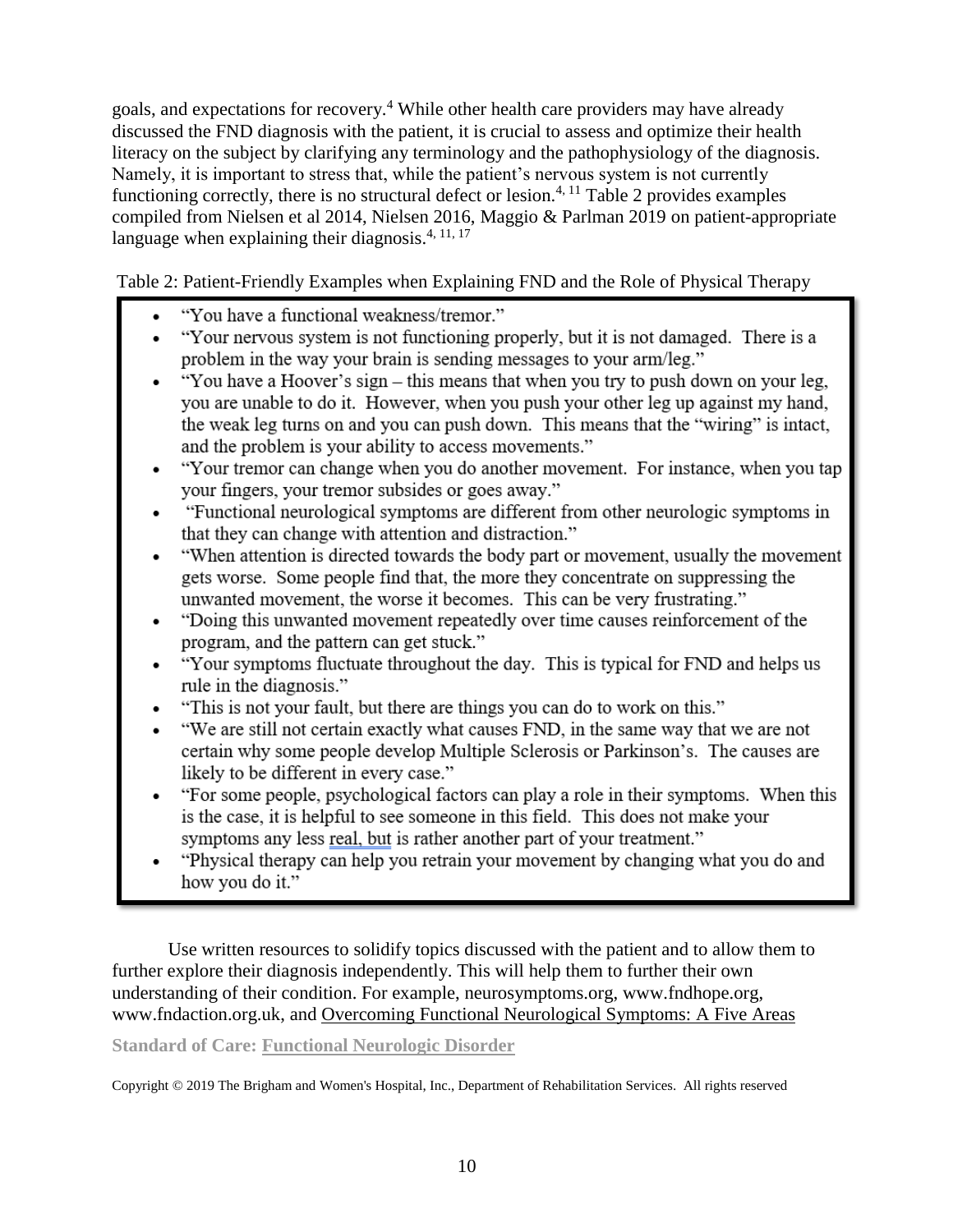Approach<sup>19</sup> are useful tools health care professionals can utilize to facilitate patient education and that patients should be encouraged to utilize independently.

In addition, it is crucial to reinforce a patient's normal results seen on exam as well as reiterate that there is no structural or anatomical lesion. One common tool utilized in FND literature is to describe the disorder as a "software problem" of the nervous system, as opposed to damage to the "hardware".<sup>3, 4, 11</sup> Furthermore, explaining to the patient how a variety of factors that can trigger FND and the importance of working with multiple health care providers across disciplines to address their symptoms will help promote the importance of interdisciplinary care and collaboration.

Finally, it is essential to frame this discussion with the explicit understanding that their diagnosis and presenting symptoms are both common and real. It is important to encourage them that physical therapy has been effective for other patients with FND in re-training the nervous system to help gain back control of their movement patterns. FND should never be described as a diagnosis of exclusion, but rather one that is comprised of specific clinical features, such as a positive Hoover's sign or tremor entrainment.<sup>3, 6</sup> Moreover, using language such as "functional" over vocabulary such as "conversion", "somatization" and "psychogenic" can help to reframe this condition from psychological towards one in which biopsychosocial factors have manifested into physical symptoms.<sup>4, 20</sup> Clinicians should emphasize that, while these symptoms are "learned movement patterns," and thus amenable to treatment, they are also outside of the patient's control.<sup>4</sup> For example, patients can be shown their Hoover's sign or tremor entrainment to illustrate the potential of reversing their presented symptoms or impairments.<sup>21</sup> By framing FND as a miscommunication between the brain and the body that manifests in tangible symptoms that have the potential of reversibility, clinicians can both acknowledge the validity and existence of these symptoms, while also instilling patient confidence in the role of rehabilitation.

### **Interventions most commonly used:**

Given the vast variety of clinical presentations as well as the various settings where a patient can be treated and their frequency and duration guidelines, specific interventions will vary widely. However, below are several treatment strategies compiled from various literature on how to guide treatment sessions:

- Limit "hands on" treatment although the majority of these patients seem to present as fall risks, it is essential to foster patient independence and increased confidence in their ability to perform certain activities. For example, when a patient is performing a transfer, avoid manually assisting them as much as possible or donning a gait belt, as the patient will likely anticipate that they will be unable to perform this activity and promote avoidance patterns.<sup>4, 11, 17</sup> Instead, encourage them to try on their own initially and that you have confidence that they can be successful.
	- $\circ$  Of note, the risk of falls in the FND population is somewhat controversial. It is a common perception that, despite presented weaknesses, tremors, or gait abnormalities, patients with FND typically will not suffer falls. $4,11$  Instead, it is thought to be more likely that these patients will either maintain their balance or

#### **Standard of Care: Functional Neurologic Disorder**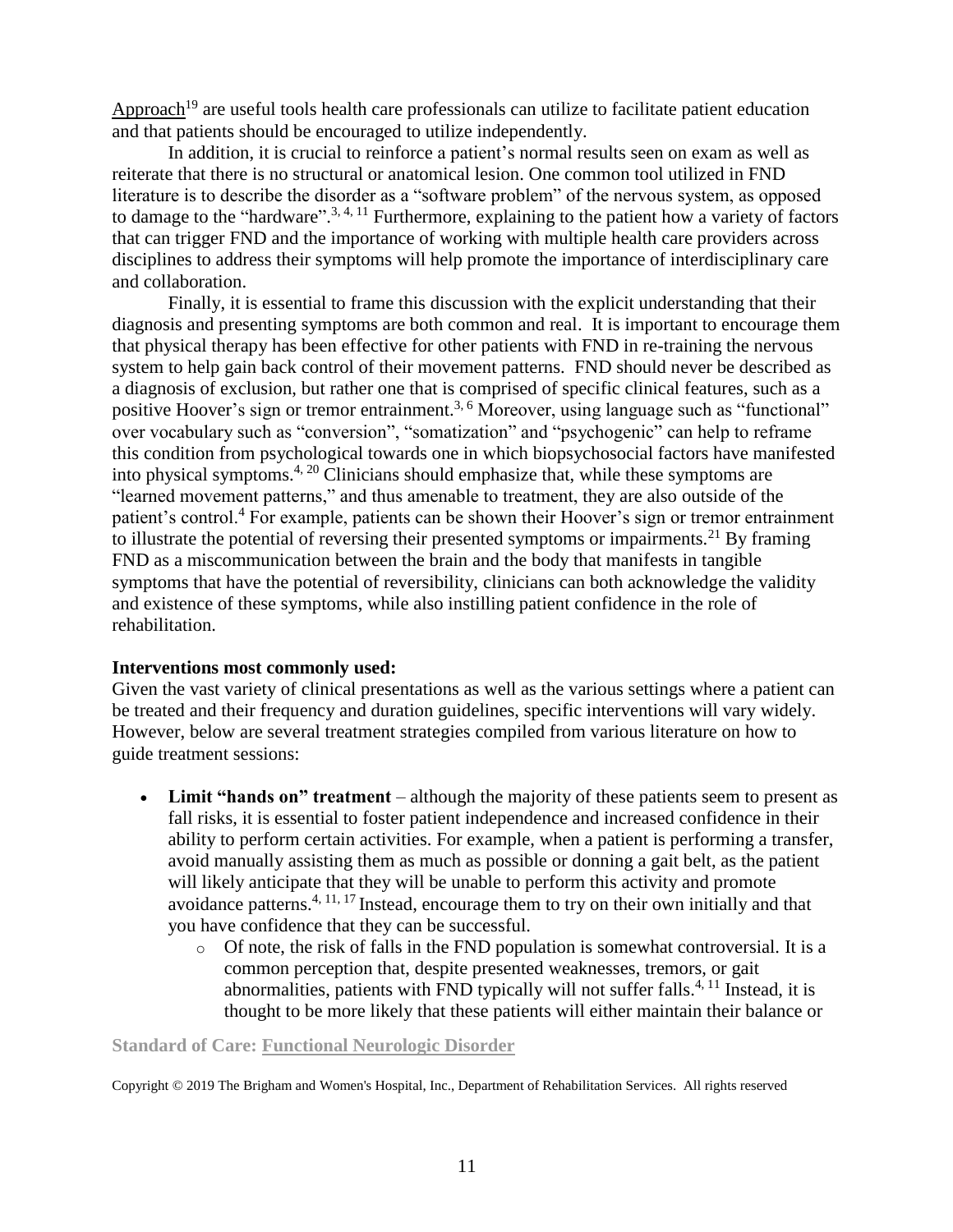demonstrate a controlled descent pattern. With patients for whom it has been determined to be safe, it is advised to encourage patient independence and limit unnecessary assistance or restrictions. However, studies have reported that injuries can occur because of falls in this population, $^{22}$  and thus clinicians should closely examine a patient's balance during the initial examination and, more importantly, in response to tasks or exercises prescribed to a patient during treatment sessions. Based on their response, interventions can then be optimally tailored to best challenge the patient while also ensuring their safety.

- **Facilitate patient control over movement patterns** the literature has shown that patients tend to overestimate the presence of a functional tremor, when compared to objective measurements chronicling their symptoms.<sup>11</sup> Instead, functional tremors are rarely continuous and typically will greatly lessen or cease completely when the patient stops attending to it. As a result, patient movement patterns should be observed in the context of other environments and activities (i.e. in the waiting room, throughout their exam, while conversing, when performing a certain cognitive or motor task, such as when answering a questionnaire or throwing a ball, etc.) and making note of how their movement patterns change. Explaining and demonstrating to the patient how their movement can normalize or minimize can aid in guiding treatments to best address their symptoms. Videotaping patients can also help reinforce these patterns with tangible evidence.<sup>4</sup> When treating patients who present with unwanted movement patterns or tremors, a key approach is to encourage voluntary control of the involuntary pattern. For example, instructing a patient to actively mimic their tremor and progress towards decreasing the frequency as well as consciously eliminating and ceasing the tremor for a period of time.<sup>17</sup> In addition, incorporating visual feedback (such as performing an exercise in front of a mirror) can instill a sense of control in the patient.<sup>2, 4, 11</sup>
- **Addressing maladaptive movement patterns** physical therapists can distinguish and work to change any maladaptive behavior patterns that exacerbate patient symptoms. For example, patients may present with certain avoidance patterns or with "all or nothing" behaviors that reinforce unwanted symptoms.<sup>11, 23</sup> Through an ongoing discussion with patients and their family, clinicians can create activity modification strategies to instill patient independence while also avoiding any stressors that may exacerbate symptoms. Utilizing concepts such as the "mind body overload" can engage the patient in possible psychological/behavior components to their diagnosis that affect their motor symptoms and encourage the patient to find time to prioritize themselves and their own well-being.<sup>24</sup>
- **Redirect attention** exploring different variables that trigger or control movement strategies can be a helpful tool. For example, some patients find that an added cognitive task can help to minimize or eliminate their symptoms, such as having a conversation, counting, reading a book, writing, or listening to music. In addition, diverting attention from abnormal movements through activities performed simultaneously with uninvolved limbs can be helpful. Examples include tapping the uninvolved lower extremity or

#### **Standard of Care: Functional Neurologic Disorder**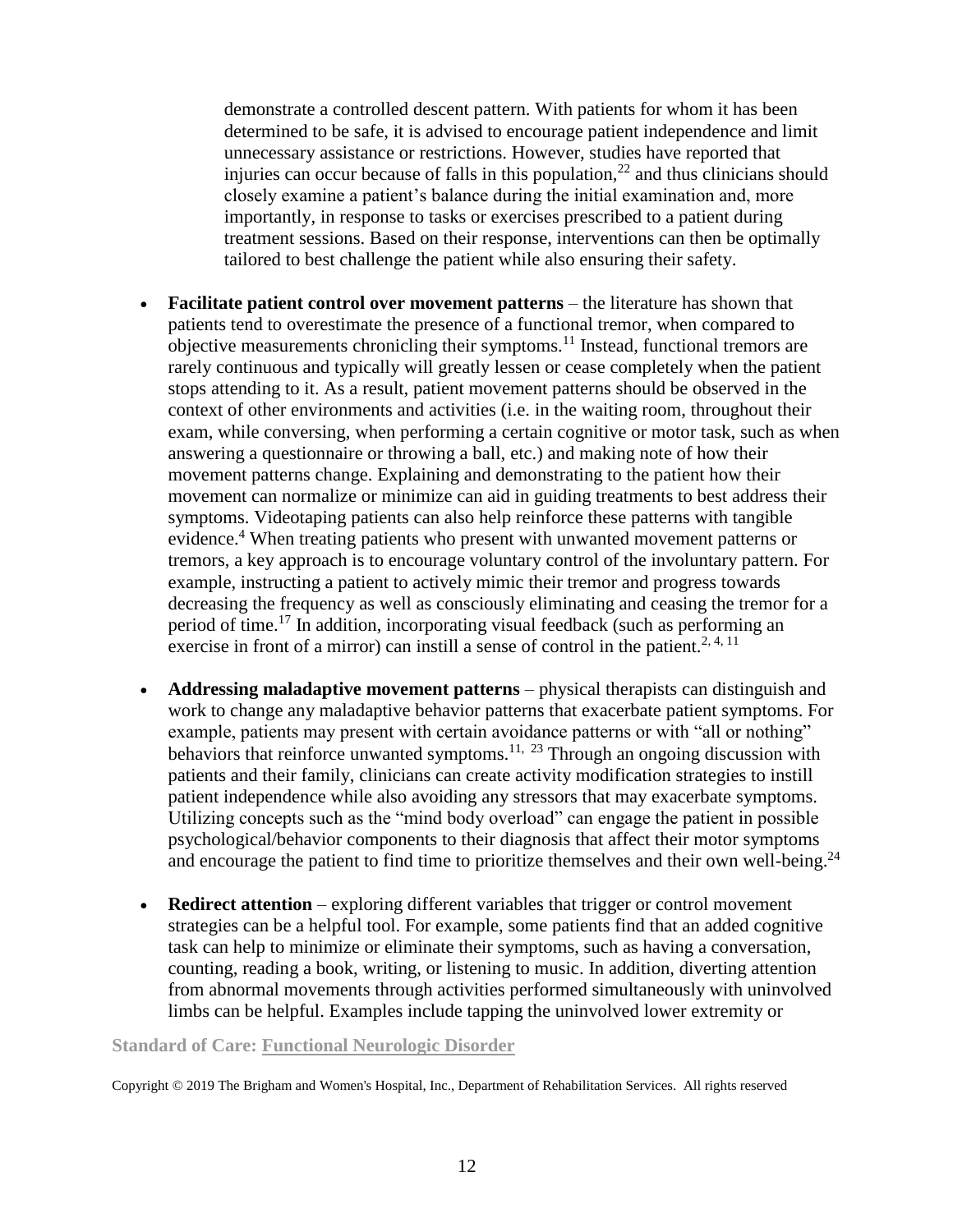clapping hands together while walking, snapping fingers, twirling a stone, or moving keys in their pocket.

- **Sequential learning** one common approach towards retraining movements is to return to the basic components of a movement task that a patient can perform without any symptoms and then slowly progress to reshaping normal patterns.<sup>2, 11, 25</sup> One example of this is to begin to address a functional gait disorder by initially focusing on gentle weight shifting, which can then be progressed towards unweighting each foot, and then slowly incorporate advancing each limb in a smooth and reciprocal manner.<sup>4</sup> This approach enables the therapist to help retrain a patient's movement without utilizing any unwanted maladaptive movement patterns. As the patient is mastering the task, clinicians should utilize motor learning principles such as repetition, appropriate feedback that encourages learning, and gradually increasing the difficulty of the task by altering the environment (open vs closed), speed, and cognitive demands.<sup>4, 26</sup>
- **Gradually eliminating external support** it has been shown that muscle weakness is rarely a problem with FND, but rather the patient presents with deficits in movement control.<sup>4</sup> Moreover, utilizing a walking aid may trigger overdependence and could possibly result in secondary impairments such as deconditioning.<sup>4</sup> Physical therapists should instead encourage lower limb weight bearing to promote automatic activation of proximal musculature and facilitate patient independence. If the patient does require additional support for safety, utilizing a counter top can allow the therapist to gradually reduce the amount of external support (progressing from bilateral hand support to one finger support) as the patient performance improves. In addition, by preventing the patient from putting excessive weight through a device and instead demonstrating to them that they can successfully stand with just finger-tip support, the patient will build confidence in their capabilities.
- **Encouraging self-management** as with any pathology addressed in the physical therapy setting, patient self-management of symptoms is essential towards instilling patient confidence and facilitating successful outcomes. Utilizing the workbook Overcoming Functional Neurological Symptoms: A Five Areas Approach or encouraging the patient to write in a journal can facilitate improved patient mindfulness and selfawareness of their condition.<sup>19</sup> Contents can include (but are not limited to): patient reflections on their diagnosis, maladaptive patterns and any aggravating factors to their symptoms, useful strategies employed during treatment sessions that can alleviate or manage their symptoms, prescribed exercises (and participation rates), and their goals (and the progress they have made towards these goals). $4, 27$

In addition to specific interventions to address the patient's presenting impairments, as many patients also present with a level of deconditioning due to decreased activity participation, non-specific graded exercise can address reduced exercise tolerance.4, 11, 28 Moreover, graded exercise has been associated with improved outcomes in patients who present with chronic pain,

### **Standard of Care: Functional Neurologic Disorder**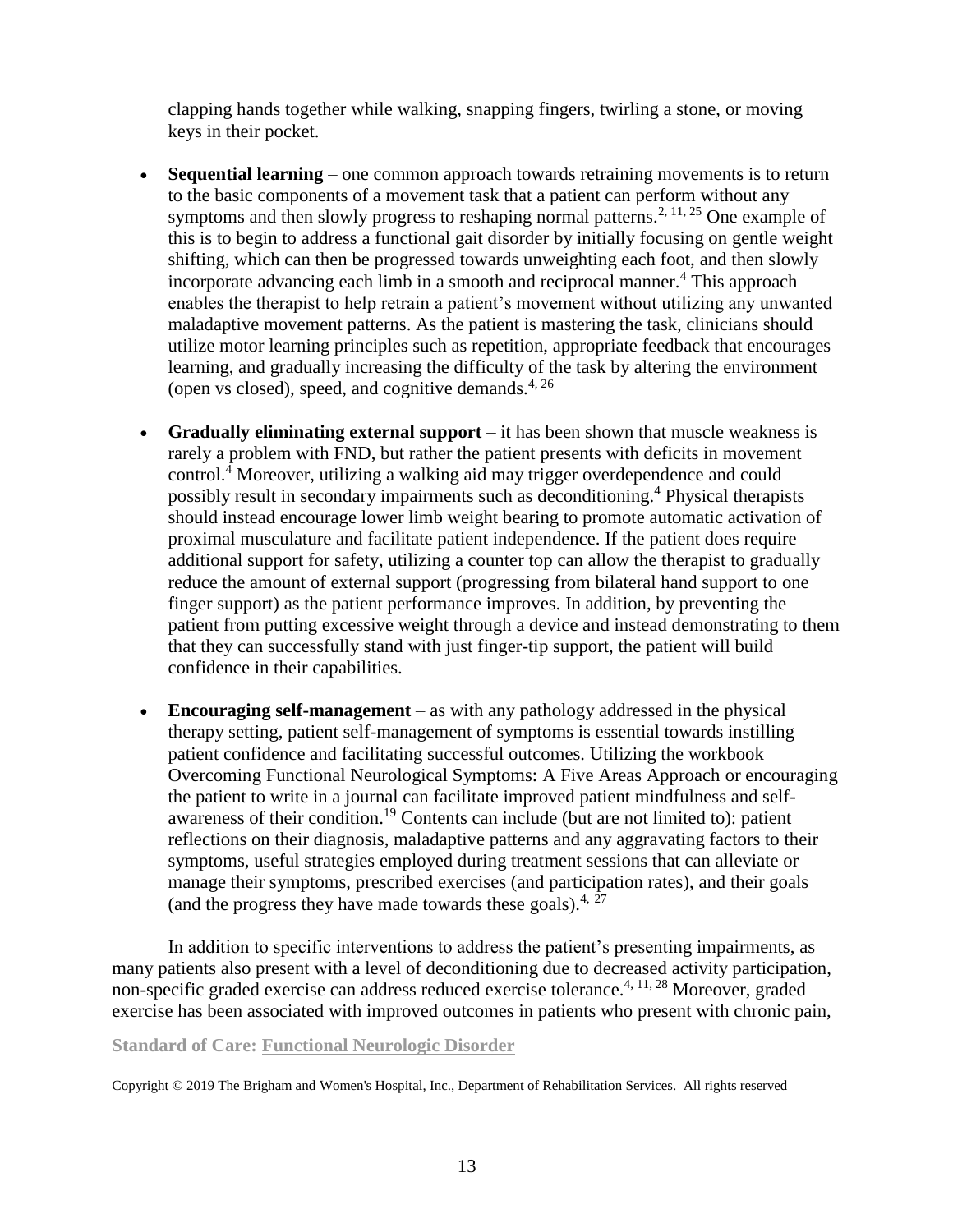which is a common symptom in many patients who present with FND.<sup>29</sup> Clinicians should tailor intensity of exercises based on the patient's response in order to appropriately challenge the patient without exacerbating their symptoms. Table 3 lists interventions cited in different literature on specific treatment ideas when patients present with specific impairments.<sup>4, 11</sup>

|  |  | Table 3: Intervention Techniques Targeting Specific Symptoms of FND |
|--|--|---------------------------------------------------------------------|
|  |  |                                                                     |

| Symptom                               | <b>Movement Strategy</b>                                                                                                                                                                                                                                                                                                                                                                                                                                                                                                                                                                                                                                                                                                                                                                                                                                                                                                                                                                                                                                                                                                                                                                                                          |
|---------------------------------------|-----------------------------------------------------------------------------------------------------------------------------------------------------------------------------------------------------------------------------------------------------------------------------------------------------------------------------------------------------------------------------------------------------------------------------------------------------------------------------------------------------------------------------------------------------------------------------------------------------------------------------------------------------------------------------------------------------------------------------------------------------------------------------------------------------------------------------------------------------------------------------------------------------------------------------------------------------------------------------------------------------------------------------------------------------------------------------------------------------------------------------------------------------------------------------------------------------------------------------------|
| Leg weakness                          | Early weight bearing with progressively less upper limb support, e.g. 'finger-tip' support, preventing the patient from taking weight through<br>walking aids/supporting surfaces.<br>Standing in a safe environment with side to side weight shift.<br>Crawling in 4 point then 2 point kneeling<br>Increase walking speed<br>Treadmill walking (with or without a body weight support hamess and feedback from a mirror).                                                                                                                                                                                                                                                                                                                                                                                                                                                                                                                                                                                                                                                                                                                                                                                                       |
| Ankle weakness                        | Elicit ankle dorsiflexion activity by asking patient to walk backwards, with anterior/posterior weight shift while standing or by walking sliding<br>feet along the floor.<br>Use of electrical muscle stimulation                                                                                                                                                                                                                                                                                                                                                                                                                                                                                                                                                                                                                                                                                                                                                                                                                                                                                                                                                                                                                |
| Upper limb weakness                   | Weight bear through the upper limbs, weight bearing with weight shift or crawling.<br>Minimise habitual non-use by using the weak upper limb functionally to stabilise objects during tasks, for example stabilise paper when writing, a<br>plate when eating.<br>Practice tasks that are very familiar or important to the individual, that may not be associated with symptoms e.g. use of mobile phone, computer,<br>tablet. Stimulate automatic upper limb postural response by sitting on an unstable surface such as a therapy ball, resting upper limbs on a<br>supporting surface.                                                                                                                                                                                                                                                                                                                                                                                                                                                                                                                                                                                                                                        |
| Gait disturbance                      | Speed up walking (in some cases this may worsen walking pattem).<br>Slow down walking speed.<br>Walk by sliding feet forward, keeping plantar surface of foot in contact with the ground. (i.e. like wearing skis) Progress towards normal walking<br>in graded steps.<br>Build up a normal gait pattern from simple achievable components that progressively approximate normal walking. For example - side to side<br>weight shift, continue weight shift allowing feet to "automatically" advance forward small amounts, progressively increase this step length with<br>the focus on maintaining rhythmical weight shift rather than the action of stepping.<br>Walk carrying small weights / dumbbells in each hand.<br>Walking backwards or sideways.<br>Walk to a set rhythm (e.g. in time to music, counting: 1,2,1,2).<br>Exaggerated movement (e.g. walking with high steps).<br>Walking up or down stairs (this is often easier that walking on flat ground).                                                                                                                                                                                                                                                          |
| <b>Upper limb tremor</b>              | Make the movement "voluntary" by actively doing the tremor, change the movement to a larger amplitude and slower frequency then slow the<br>movement to stillness.<br>Teach the patient how to relax their muscles by actively contracting their muscles for a few seconds then relaxing.<br>Changing habitual postures and movement relevant to symptom production.<br>Perform a competing movement For example clapping to a rhythm or a large flowing movement of the symptomatic arm as if conducting an<br>orchestra.<br>Focus on another body part, for example tapping the other hand or a foot.<br>Muscle relaxation exercises. For example progressive muscle relaxation techniques, EMG biofeedback from upper trapezius muscle or using mirror<br>feedback.                                                                                                                                                                                                                                                                                                                                                                                                                                                            |
| Lower limb tremor                     | Side to side or anterior-posterior weight shift. When the tremor has reduced slow weight shift to stillness.<br>Competing movements such as toe tapping.<br>Ensure even weight distribution when standing. This can be helped by using weighing scales and or a mirror for feedback.<br>Changing habitual postures relevant to symptom production. For example reduce forefoot weight bearing.                                                                                                                                                                                                                                                                                                                                                                                                                                                                                                                                                                                                                                                                                                                                                                                                                                    |
| Fixed dystonia                        | Change habitual sitting and standing postures to prevent prolonged periods in end of range joint positions and promote postures with good<br>alignment.<br>Normalise movement pattems (e.g. sit to stand, transfers, walking) with an external or altered focus of attention (i.e. not the dystonic limb).<br>Discourage unhelpful protective avoidance behaviours and encourage normal sensory experiences (e.g. wearing shoes and socks, weight bearing<br>as tolerated, not having the arm in a "protected" posture.<br>Prevent or address hypersensitivity and hypervigilance.<br>Teach strategies to tum overactive muscles off in sitting and lying (e.g. by allowing the supporting surface to take the weight of a limb. Cushions<br>or folded towels may be needed to bring the supporting surface up to the limb where contractures are present).<br>The patient may need to be taught to be aware of maladaptive postures and overactive muscles in order to use strategies.<br>Consider examination under sedation, especially if completely fixed or concerned about contractures.<br>Consider a trial of electrical muscle stimulation or functional electrical stimulation to normalise limb posture and movement. |
| <b>Functional Jerks/</b><br>Myoclonus | Movement retraining may be less useful for intermittent sudden jerky movements. Instead look for self focused attention or premonitory symptoms<br>prior to a jerk that can be addressed with distraction or redirected attention.<br>When present, address pain, muscle over-activity or altered patterns of movement that may precede a jerk.                                                                                                                                                                                                                                                                                                                                                                                                                                                                                                                                                                                                                                                                                                                                                                                                                                                                                   |

# **Standard of Care: Functional Neurologic Disorder**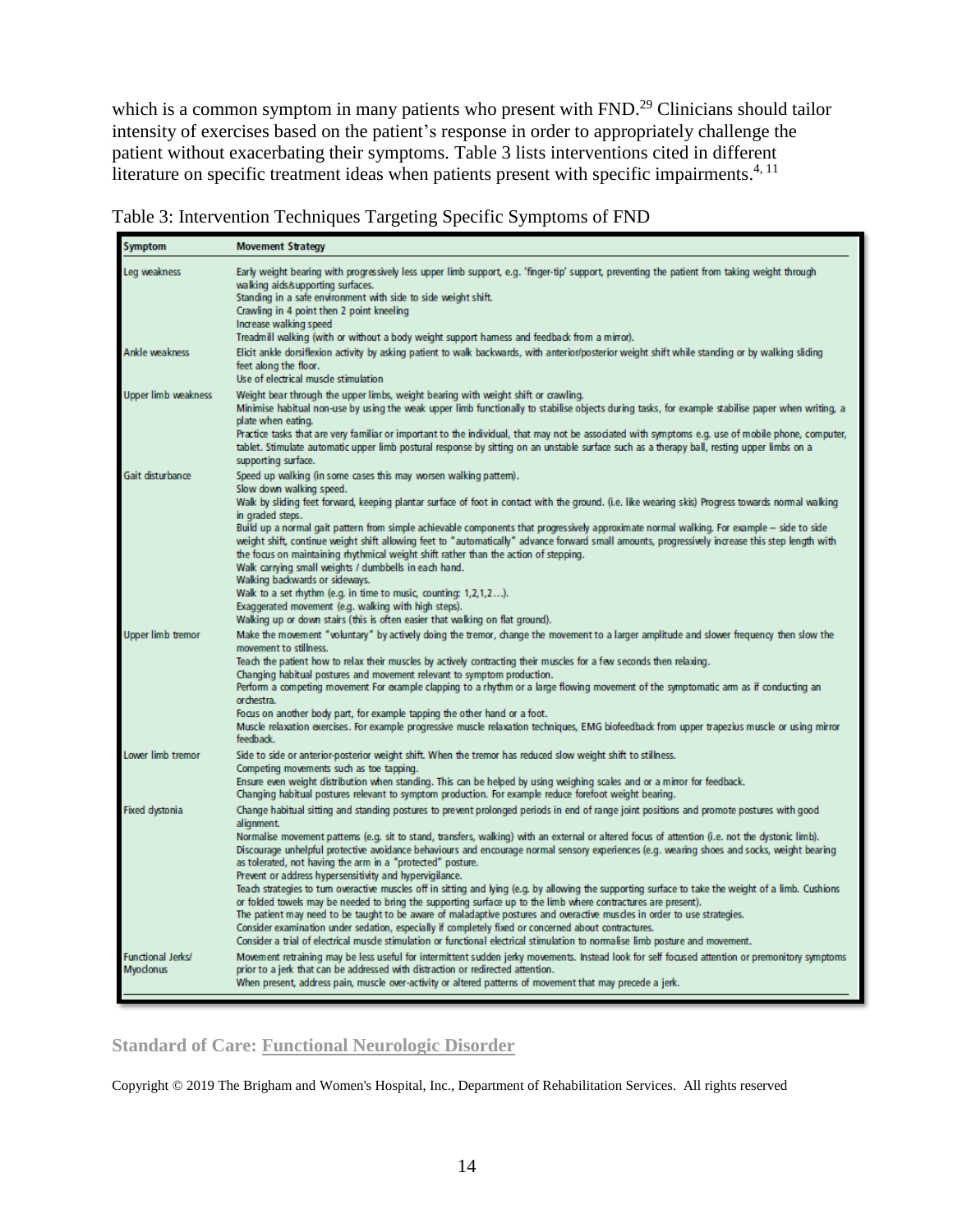### **Frequency & Duration:**

While studies have varied in terms of frequency and duration recommendations, generally it is appropriate to see patients 1-2 times per week for a duration of  $12{\text -}16$  weeks.<sup>11</sup> However, if patients live far from the clinic, the frequency can be altered to fit their specific needs. Generally, it is beneficial to see these patients for a full hour due to the complexity of their presentation. As the patient progresses, their frequency and duration can be modified to best suit their specific needs.

# **Patient/Family Education:**

As previously discussed, patient education is vital when treating FND. In addition, their friends' and family's knowledge and buy-in of the diagnosis can greatly affect the patient's prognosis and the benefit of therapy on their symptoms. In addition, clinicians should share key treatment principles and successful strategies employed in the clinic as well as the importance of reducing reinforcement of atypical movement patterns to encourage patient independence as much as possible.<sup>11</sup> Oftentimes, caregivers will assist the patient at a greater level than needed to avoid perceived risks or harm to the patient. However, this may decrease a patient's level of confidence as well as potentially affect the patient-caregiver relationship due to increased strain or caregiver burnout. While family support is essential and should always be encouraged, it is important for the patient and family members to understand that the patient needs to practice difficult and challenging tasks in order to improve. Ideally, this will ultimately lead towards increased patient independence and facilitate positive and healthy relationships between the patient and family.<sup>30</sup>

# **Interdisciplinary Collaboration/Care:**

- **Neurologists -** As mentioned above, patients who first receive a clear diagnosis of FND by a physician prior to starting physical therapy are more likely to achieve optimal patient outcomes. Most often, this physician is a neurologist who has conducted a thorough neurological exam and relayed clinical findings that rule in the diagnosis to the patient. Physical therapists should communicate closely with the patient's neurologist to assess and share the patient's understanding and confidence in this diagnosis. Without a confirmed diagnosis from a neurologist and acceptance from the patient, it is very unlikely that a patient will make effective progress with physical therapy.<sup>31</sup>
- **Occupational Therapists (OT)** While there is limited published literature on evidencebased assessment and treatment guidelines, it has been repeatedly indicated that occupational therapy is an integral member of the health care team when it comes to effectively treating patients who present with FND.  $^{2, 6, 7, 13, 23, 30, 32, 43}$  Occupational therapists address the physical and psychological barriers inhibiting success in daily activities through engagement in functional activities.<sup>30</sup> More specifically, occupational therapists are trained in mental health training and facilitating patient participation in functional activities, which can aide in symptom management, coping strategies, and changing behavior patterns to improve function.<sup>32</sup>

In addition, patients with FND often endorse sensory modulation dysfunction. The Sensory Integration Theory was developed by Jean Ayers in the 1970s and is defined

### **Standard of Care: Functional Neurologic Disorder**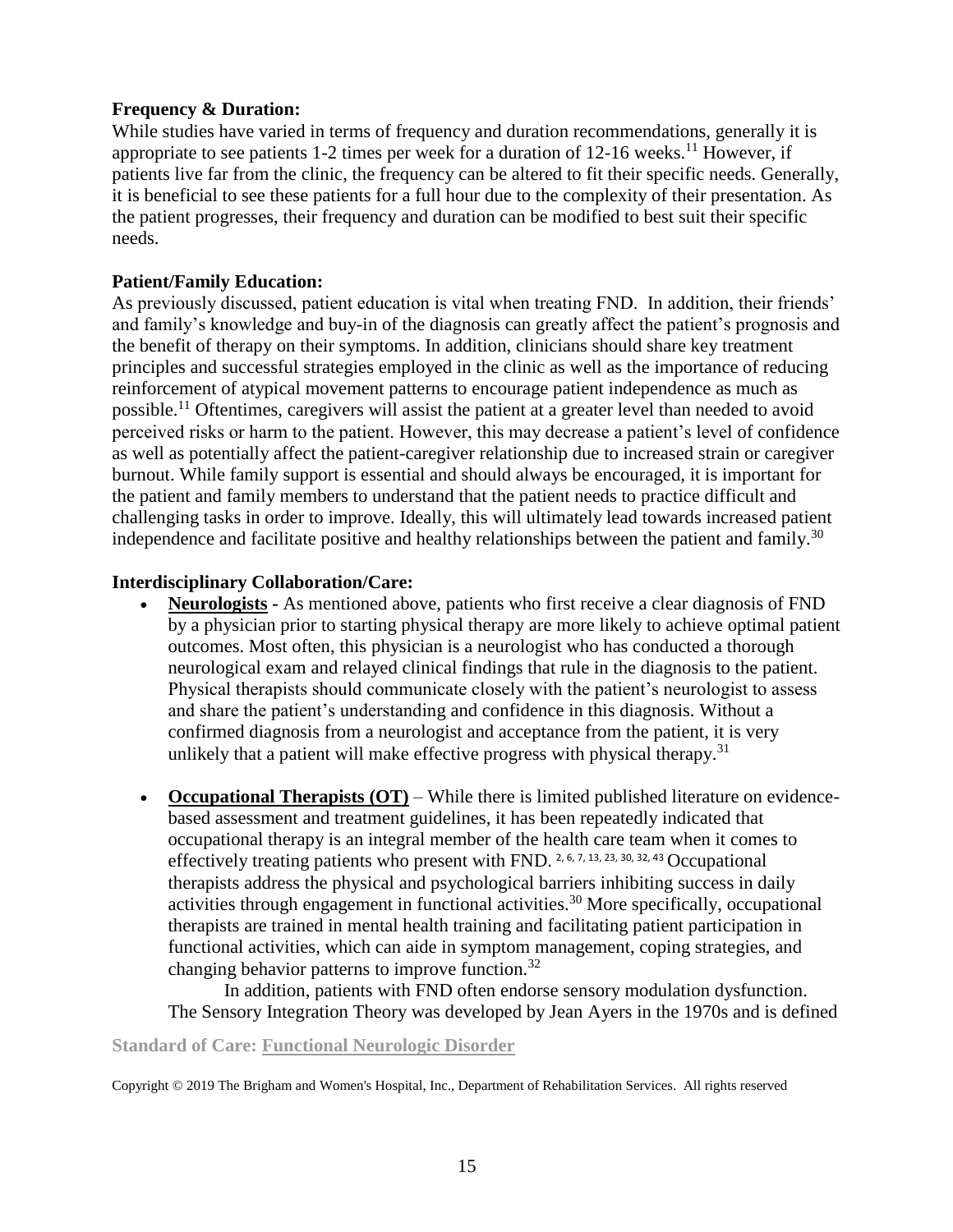as an individual's ability to process sensory information both within himself or herself as well as in the external environment to adapt and interact effectively in their daily life.<sup>33</sup> Individuals require intact sensory modulation to respond to sensory stimuli with an appropriate behavioral response. Impaired sensory modulation can occur when sensory stimuli do not invoke a specific graded behavioral response, leading to an array of maladaptive emotional responses, poor learning, and decreased cognitive performance. For example, many individuals with FND will complain of hypersensitivity to sounds, moving targets, and crowded environments, and have limited coping strategies to combat their sensitivity.<sup>32</sup> Sensory-based interventions can thus aid in improving sensory processing, body awareness, and emotional regulation, as well as promoting normal movement patterns.<sup>30</sup> Moreover, occupational therapists can work with patients to implement specific interventions that can successfully modulate sensory information during daily activities as well as incorporate sensory tools and strategies that a patient can use when they are symptomatic or are experiencing early warning symptoms of a psychogenic nonepileptic seizure. These tools and strategies can lead to improved participation in daily activities and responsibilities and help facilitate patient control over their symptoms.

- **Speech-Language Pathologists (SLP)** Functional Speech Disorder (FSD) is reportedly seen in up to 50% of patients diagnosed with FND.<sup>34, 35</sup> While clinical features can range widely, patients with FSD may present with disfluency, stuttering, foreign accent syndrome, childlike speech, and inconsistent hypernasality, all in the absence of any anatomical lesion or aphasia.<sup>35, 36</sup> In addition, patients diagnosed with FND may present with swallowing, language, and cognitive disorders, which also fall under the scope of SLP practice. Speech-Language Pathologists can work with patients to increase their selfawareness of their speech impairments, modify their speech output, and support carryover across various communication settings.
- **Psychiatrists/Psychologists** When patients present with psychogenic nonepileptic seizures (PNES), it is essential that a trained neuropsychiatrist work with them to address patient control over their seizures. As mentioned above, patients with FND are generally more likely to have a psychiatric comorbidity when compared to the general population and may also benefit from specialized psychiatric treatment.37, 38 Different approaches to treating patients with PNES have been used with good results, including Cognitive Behavioral Therapy (CBT), CBT-based self-guided help via workbooks, psychodynamic therapy, hypnosis, and eye movement desensitization and reprocessing (EMRD).<sup>39</sup> In a recent RCT of 66 patients with dissociative seizures, it was shown that CBT plus standard medical care (SMC) was superior to SMC alone.<sup>40</sup> Specific intervention approaches mentioned in the study include intervening when patients began to exhibit warning signs indicative of a future seizure, reducing certain avoidance patterns, and helping address maladaptive thoughts and behavior patterns related to patient's selfesteem, well-being, and ability to control their seizures. Of note, anti-epileptic drugs are not typically given to treat PNES, and some studies have instead observed a harmful

**Standard of Care: Functional Neurologic Disorder**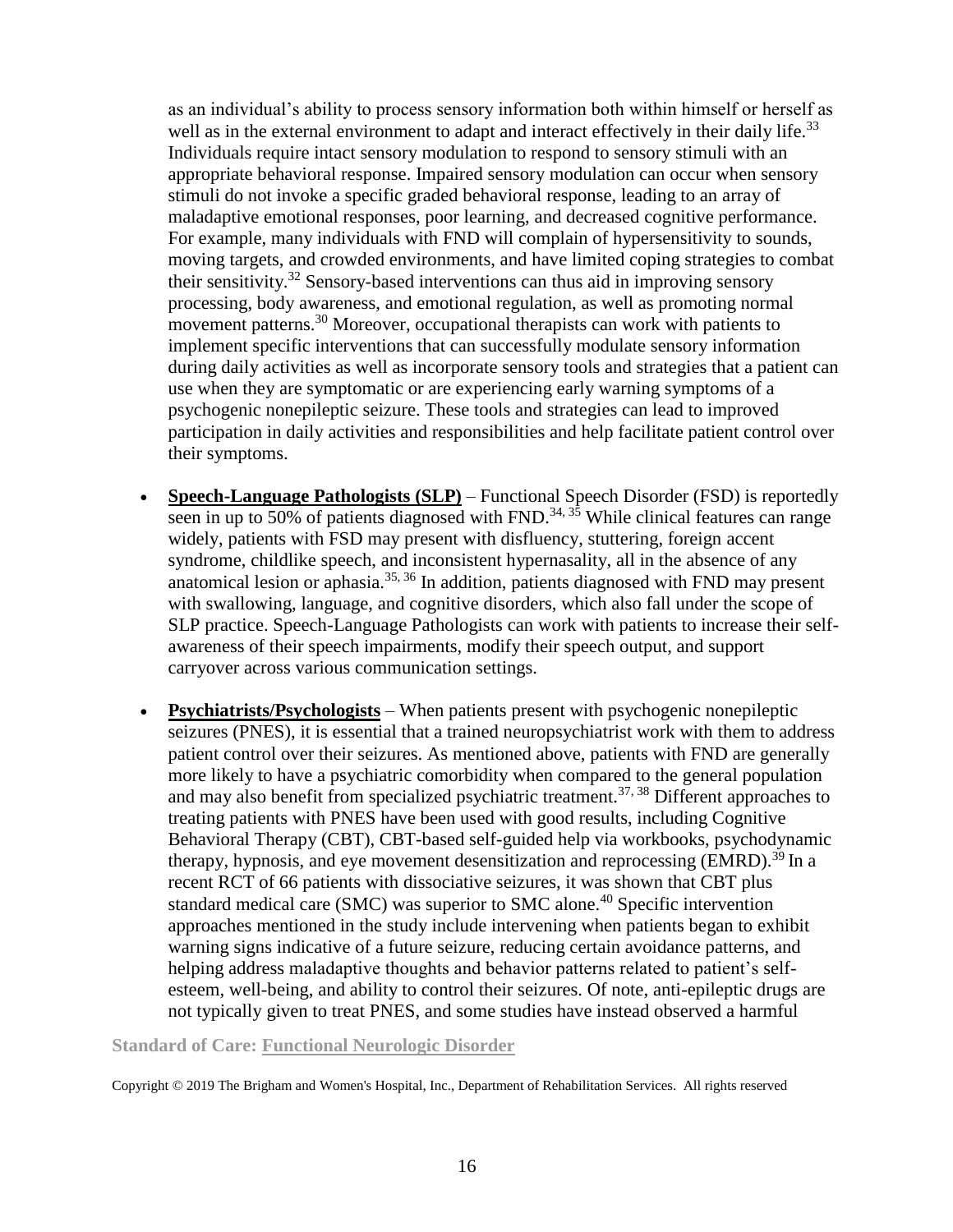effect when prescribing patients with medication.<sup>10, 39</sup> In general, medications have a limited role for FND and their associated symptoms. The one caveat is that patients with some psychiatric disorders may benefit from medications to best manage those conditions. $41$ 

• **Social Work (LSW)** – Many of these patients present with complex biopsychosocial factors intertwined with their FND diagnosis. A social worker can work closely with the patient to provide counseling and ensure that they feel adequately supported. In addition, they can work closely with the patient and their family to ensure that needs are accounted for and to help the family obtain appropriate resources to optimize the patient's treatment and recovery. LSW can also be trained to perform CBT when patients present with PNES.

### **Re-evaluation:**

A re-evaluation in the form of a progress note is required every 30 days by insurance. If patient has a change in status, a re-evaluation may be appropriate prior to 30 days. Examples of a change in status include:

- Patient has a fall which results in injury
- Patient has a significant change in functional level or symptoms
- Goals set by PT at initial evaluation are met prior to 30 days

### **Discharge Planning:**

### **Commonly expected outcomes at discharge:**

It can be very difficult to predict patient response to therapy and the level of function that they are expected to reach. As a result, this can make the discharge process difficult at times. It is essential to recognize that, while therapy has been shown to have a proven beneficial role in the rehabilitation of many patients with FND, these individuals can be a very challenging population to treat due to the constellation of presenting symptoms, the complex biopsychosocial interplay within the patient, and the dynamics of their support systems. Failure to progress can be due to a number of reasons.

Some factors contributing to lack of progress include decreased acknowledgement/acceptance of the diagnosis as well as decreased buy-in from the patient, chronicity of symptoms, lack of communication between specialists, decreased patient participation in their home exercise program/treatment strategies outside of the clinic, and level of social support.<sup>12, 17, 42</sup> While the patient may not fully return to their previous level of function at time of discharge, the goal of physical therapy is to improve the patient's self-management of symptoms and provide them with a set of strategies on how to promote normal movement patterns and optimize their ability to participate in activities at home, work, and in their community. It is also important to note that, if a patient is discharged due to lack of progress, they could still benefit from physical therapy in the future should some of the above variables change, such as greater acceptance of their diagnosis and buy-in of the role of physical therapy.<sup>12</sup>

As a result, discharge planning should begin at treatment onset to establish expectations and minimize confusion or frustration between the therapist and the patient. Studies have

### **Standard of Care: Functional Neurologic Disorder**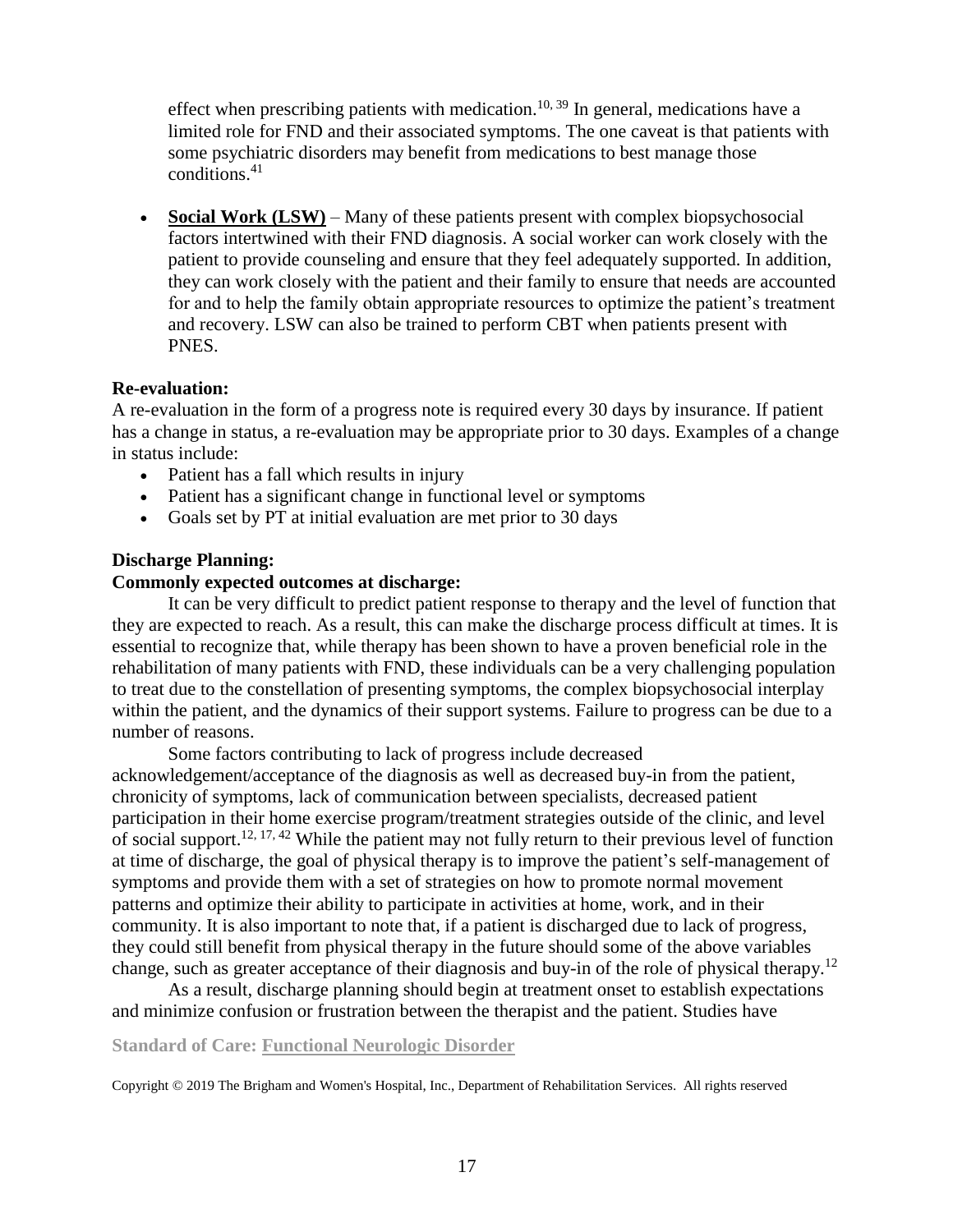endorsed creating "treatment contracts" on patient attendance and participation as well as inform the patient on anticipated frequency and duration of physical therapy care.<sup>2, 4, 22</sup>

### **Transfer of Care:**

While the intended audience for this standard of care is physical therapists in the outpatient setting, the underlying themes regarding FND examination and treatment can be applied across the spectrum of health care settings. Each setting offers unique pros and cons when treating patients with FND, with regards to frequency and duration of care and available resources.43-45

When a patient is transitioning to a different health care setting, health care providers should communicate closely to facilitate a seamless transition. Documentation should be thorough when detailing the patient's history and their clinical examination, imaging, and other workups. In addition, providers should include information on patient education regarding their diagnosis and the patient response and buy-in. Finally, documentation should include a summary of their plan of care, useful resources incorporated, patient responses to different intervention approaches, health care professions involved in a patient's care team, as well as other health care professions that a patient may benefit from seeing to allow the next clinician to most effectively create a treatment plan to maximize their quality of care.

If the patient is going out of network in which documentation may not be relayed electronically, providing written documents of these different elements to the patient can help to ensure that future clinicians are fully informed.

## **Patient's Discharge Instructions:**

As mentioned above, while the patient may not fully return to their premorbid level of function, the goal should be for patients to have created a "toolbox" of strategies on how to avoid maladaptive patterns and promote normal movement. As the patient nears discharge, they should be transitioned into the self-management phase of their treatment, which can be facilitated by decreasing the frequency of their visits.<sup>11</sup> At the time of discharge, provide patients with a list of written strategies and exercises to help facilitate independent management. This information should also be incorporated into the patient's medical record for other health professionals to access to illustrate the patient's progress made in physical therapy and their status at discharge. As setbacks or relapses can be common with FND, patients should be advised on the importance of frequent participation in their exercise program and how they can best utilize their exercise toolbox when they are experiencing a symptom exacerbation.

**Authors:** Lauren Carter, PT **Reviewed by:** Kristina Dunlea, PT

Kirby Smith, PT Julie Maggio, PT Ginger Polich, MD Kathleen Taglieri-Noble, PT Rachel Wilson, PT

**Standard of Care: Functional Neurologic Disorder**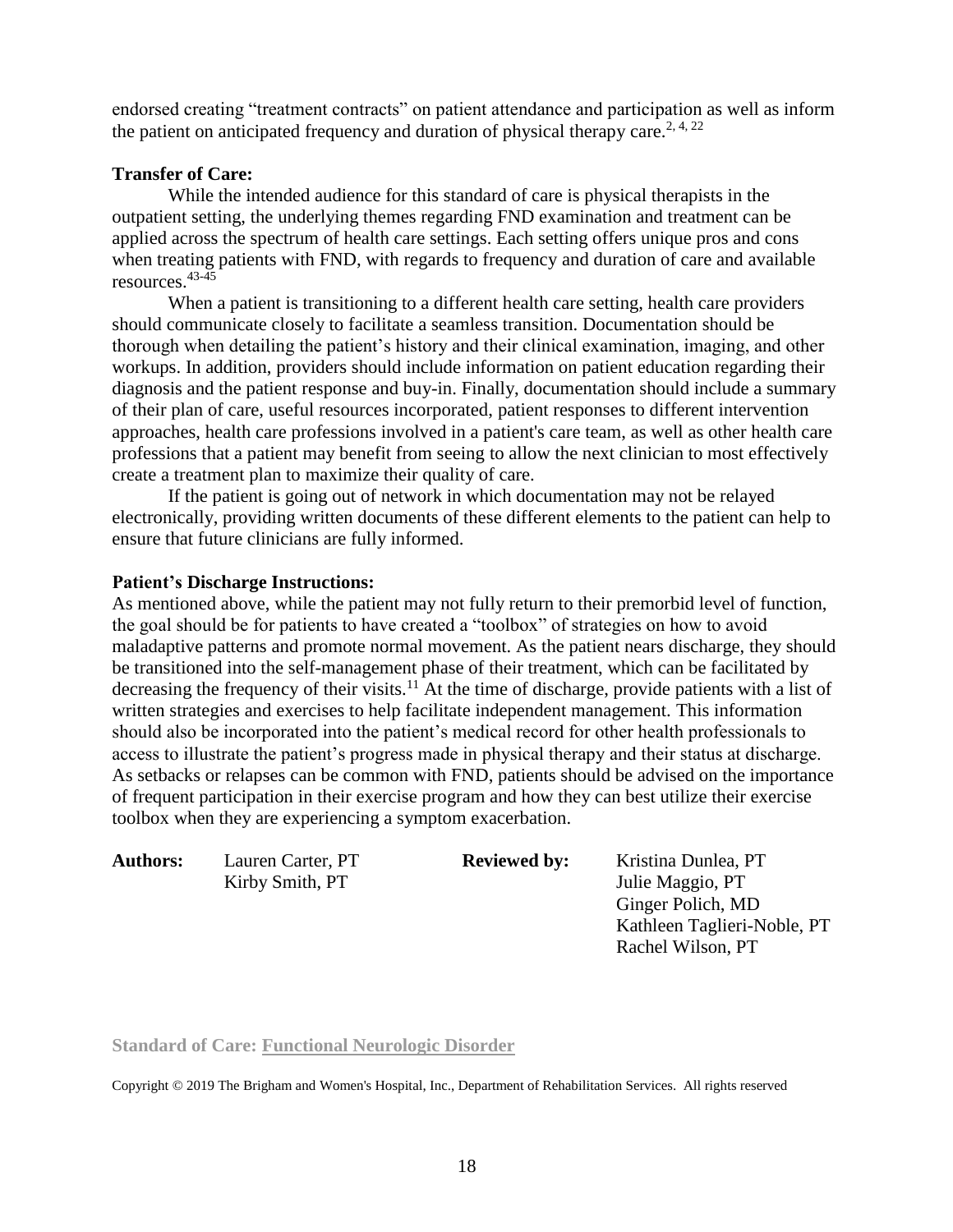# **REFERENCES:**

- 1. Edwards M., Bhatia K. Functional (psychogenic) movement disorders: merging mind and brain. *Lancet Neurol*. 2012;11:250-260.
- 2. Czarnecki K., Thompson J., Seime R., et al. Functional movement disorders: successful treatment with a physical therapy rehabilitation protocol. *Parkinsonism and Related Disorders.* 2012;18:247-251.
- 3. Stone, J, Carson A, Hallett M. Explanation as treatment for functional neurologic disorders. In: Stone J, Carson A, Hallett M. *Handbook of Clinical Neurology ,* vol. 129 (3rd series) *Functional Neurologic Disorders.* Boston, MA: Elsevier; 2016: 543-553.
- 4. Nielsen G. Physical treatment of functional neurologic disorders. In: Stone J, Carson A, Hallett M. *Handbook of Clinical Neurology*, vol. 129 (3<sup>d</sup> series) *Functional Neurologic Disorders.* Boston, MA: Elsevier; 2016: 543-553.
- 5. Fobian A., Lindsey E. A review of functional neurological symptom disorder etiology and the integrated etiological summary model. *J Psychiatry Neurosci.* 2019;44(1):8-18.
- 6. Perez D. Functional neurological disorders: an emerging new standard of care. Lecture presented at: *Functional (Psychogenic) Neurological Disorder: An Interprofessional Approach*; April 26, 2019; Spaulding Rehabilitation Hospital, Boston, MA.
- 7. Espay AJ, Aybek S., Carson A., et al. Current concepts in diagnosis and treatment of functional neurological disorders. *JAMA Neurol.* 2018;75(9):1132–1141.
- 8. Anderson JR, Nakhate V, Stephen CD, Perez DL. Functional (psychogenic) neurological disorders: assessment and acute management in the Emergency Department. *Semin Neurol.* 2019; 39(1): 102-114.
- 9. Morgante F., Edwards M., Espay AJ Psychogenic movement disorders. *Continuum*. 2013;19(5):1383-1396.
- 10. LaFrance WC. Psychotherapy approaches for functional neurological (conversion) disorders. Lecture presented at: *Functional (Psychogenic) Neurological Disorder: An Interprofessional Approach*; April 26, 2019; Spaulding Rehabilitation Hospital, Boston, MA.
- 11. Nielson G, Stone J, Matthews A, Brown M, et al. Physiotherapy for functional motor disorders: a consensus recommendation (long version). *J Neurol Neurosurg Psychiatry*. 2014; 0: 1-16.
- 12. Perez D. Guiding principles of treatment planning & longitudinal follow-up in FND. Lecture presented at: *Functional (Psychogenic) Neurological Disorder: An Interprofessional Approach*; April 27, 2019; Spaulding Rehabilitation Hospital, Boston, MA.
- 13. Nielsen G, Stone J, Edwards MJ. Physiotherapy for functional (psychogenic) motor symptoms: a systematic review. *J Psychosom Res.* 2013; 75(2): 93-102.
- 14. Stephen, CD. The assessment of functional movement disorders. Lecture presented at: *Functional (Psychogenic) Neurological Disorder: An Interprofessional Approach*; April 26, 2019; Spaulding Rehabilitation Hospital, Boston, MA.

**Standard of Care: Functional Neurologic Disorder**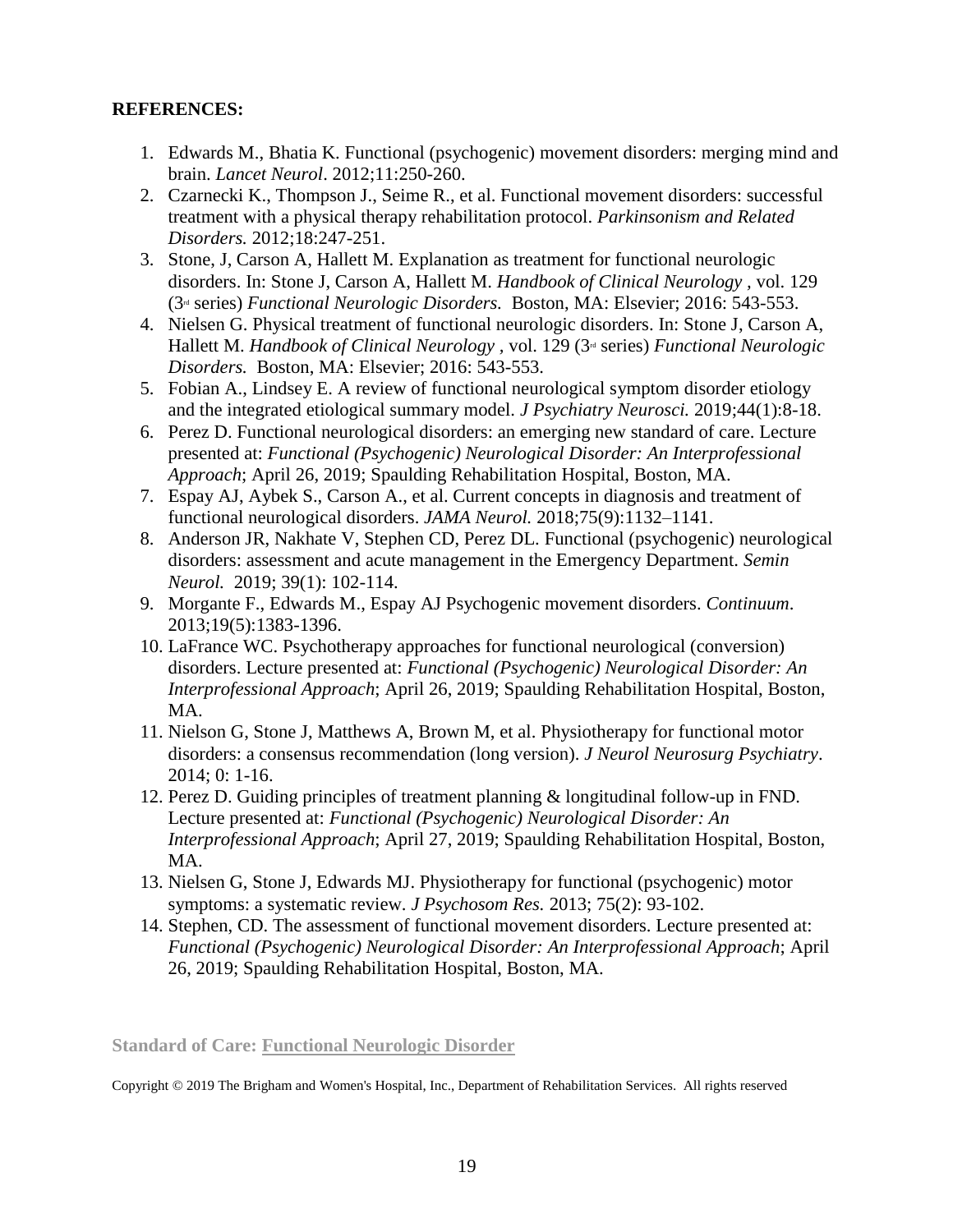- 15. Ertan S, Uluduz D, Ozekmekci S, et al. Clinical characteristics of 49 patients with psychogenic movement disorders in a tertiary clinic in Turkey. *Mov Disord.* 2009; 24(5): 759-62.
- 16. Moore JL, Potter K, Blankshain K, et al. A core set of outcome measures for adults with neurologic conditions undergoing rehabilitation: a clinical practice guideline. *Journal of Neurologic Physical Therapy*. 2018;42:174-220.
- 17. Maggio J & Parlman K. Physical therapy for motor FND. Lecture presented at: *Functional (Psychogenic) Neurological Disorder: An Interprofessional Approach*; April 26, 2019; Spaulding Rehabilitation Hospital, Boston, MA.
- 18. Stone J., Reuber M., Carson A., Functional symptoms in neurology: mimics and chameleons. *Pract Neurol.* 2013;13:104-113.
- 19. Williams C, Smith S, Sharpe M et al. *Overcoming Functional Neurological Symptoms: A Five Areas Approach*. London: CRC Press; 2011.
- 20. Stone J. Commentary: explaining the diagnosis of functional disorders: trust, transparency, and avoiding assumptions. *Australian and New Zealand Journal of Family Therapy.* 2016; 37: 33-36.
- 21. Stone J, Edwards M. Trick or treat? Showing patients with functional (psychogenic) motor symptoms their physical signs. *Neurology* 2012; 79: 282-84.
- 22. Nielsen G, Ricciardi L, Demartini B, et al. Outcomes of a 5-day physiotherapy programme for functional (psychogenic) motor disorders. *Journal of Neurol.* 2015; 262: 674-681.
- 23. Jordbru AA, Smedstad LM, Klungsoyr O, et al. Psychogenic gait disorder: a randomized controlled trial of physical rehabilitation with one-year follow up. *J Rehabil Med.* 2014; 46: 181-7.
- 24. Adams C, Anderson J, Madva EN, et al. You've made the diagnosis of functional neurological disorder: now what? *Pract Neurol*. 2018; 18(4): 323-30.
- 25. Alexandra E, Jacob, MS, Darryl L et al. Motor retraining (MoRe) for functional movement disorders: outcomes from a 1 week multidisciplinary rehabilitation program. *PM R.* 2018; 10(11): 1164-72.
- 26. Homberg V. Neurorehabilitation approaches to facilitate motor recovery. *Handb Clin Neurol*. 2013; 110: 161-229.
- 27. Nielsen G, Buszewicz M, Stevenson F, et al. Randomised feasibility study of physiotherapy for patients with functional motor symptoms. *J Neurol Neurosurg Psychiatry.* 2017;88:484-490.
- 28. Dallochio C, Arbasino C, Klersy C, et al. The effects of physical activity on psychogenic movement disorders. *Movement Disorders.*2010;25:241-5.
- 29. Tsui P, Deptula A, Yuan DY. Conversion disorder, functional neurological symptom disorder, and chronic pain: comorbidity, assessment, and treatment. *Curr Pain Headache Rep*. 2017; 21(6): 29.
- 30. Gardiner P, MacGregor L, Carson A, et al. Occupational therapy for functional neurological disorders: a scoping review and agenda for research. *CNS Spectrums.* 2018; 23(3) 205-212.

**Standard of Care: Functional Neurologic Disorder**